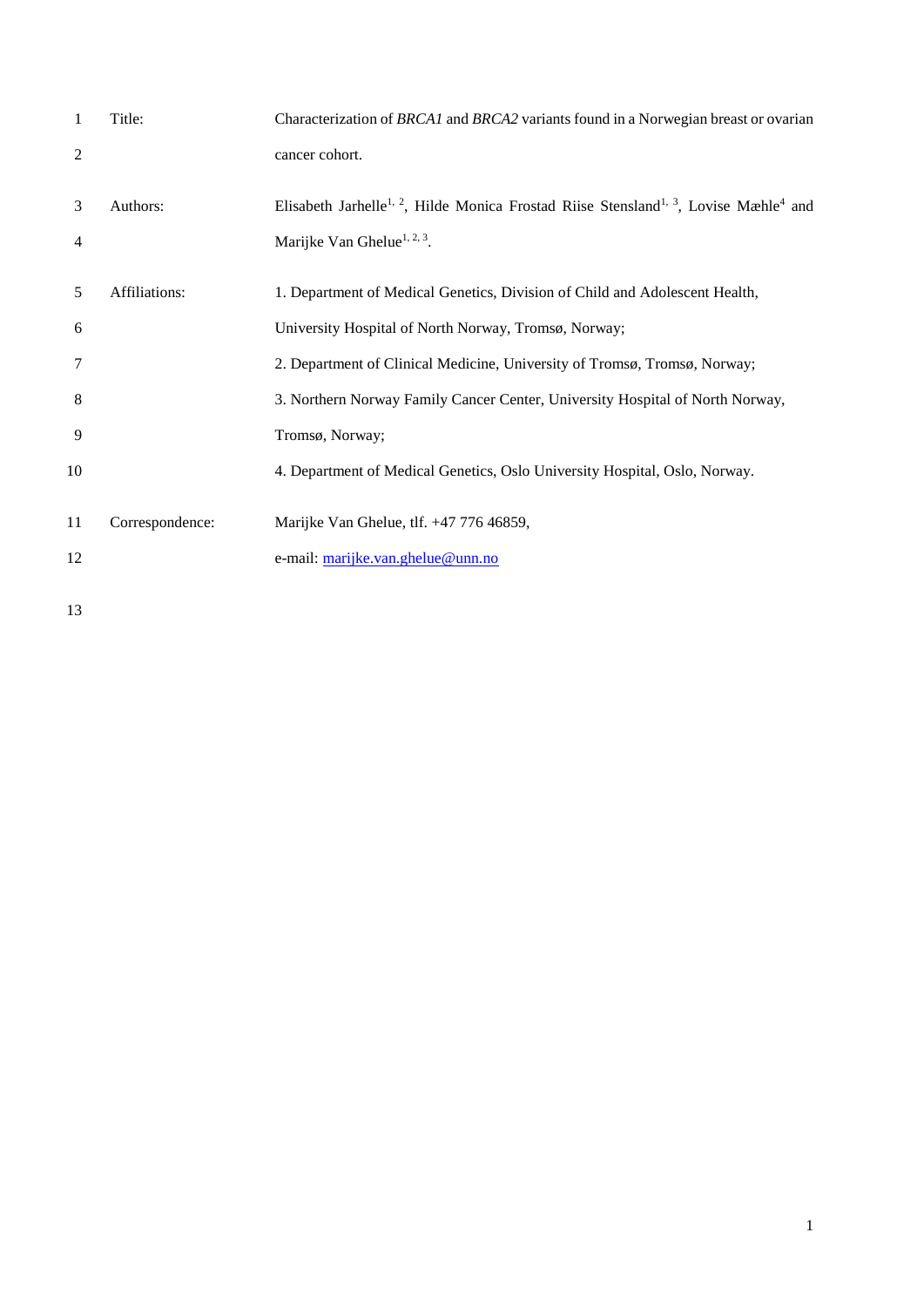## **Abstract**

 Germline mutations in *BRCA1* and *BRCA2* cause hereditary breast and ovarian cancer (HBOC). Molecular screening of these two genes in patients with a family history of breast or ovarian cancer has revealed pathogenic variants as well as genetic variants of unknown significance (VUS). These VUS may cause a challenge in the genetic counseling process regarding clinical management of the patient and the family. In this study, we further characterized 32 variants previously detected in 33 samples from patients with a family history of breast or ovarian cancer. cDNA was analyzed for alternative transcripts and selected missense variants located in the BRCT domains of *BRCA1* were assessed for their trans-activation ability.

Although an extensive cDNA analysis was done, only three of the 32 variants appeared to affect the splice-process

 (*BRCA1* c.213-5T>A, *BRCA1* c.5434C>G and *BRCA2* c.68-7T>A). In addition, two variants located in the BRCT domains of BRCA1 (c.5075A>C p.Asp1692Ala and c.5513T>G p.Val1838Gly) were shown to abolish the BRCT

 domain trans-activation ability, whereas *BRCA1* c.5125G>A (p.Gly1709Arg) exhibited equal trans-activation capability as the WT domain. These functional studies may offer further insights into the pathogenicity of certain

identified variants; however, this assay is only applicable for a subset of missense variants.

**Key words:** BRCA1, BRCA2, cancer, cDNA-analysis, functional-assay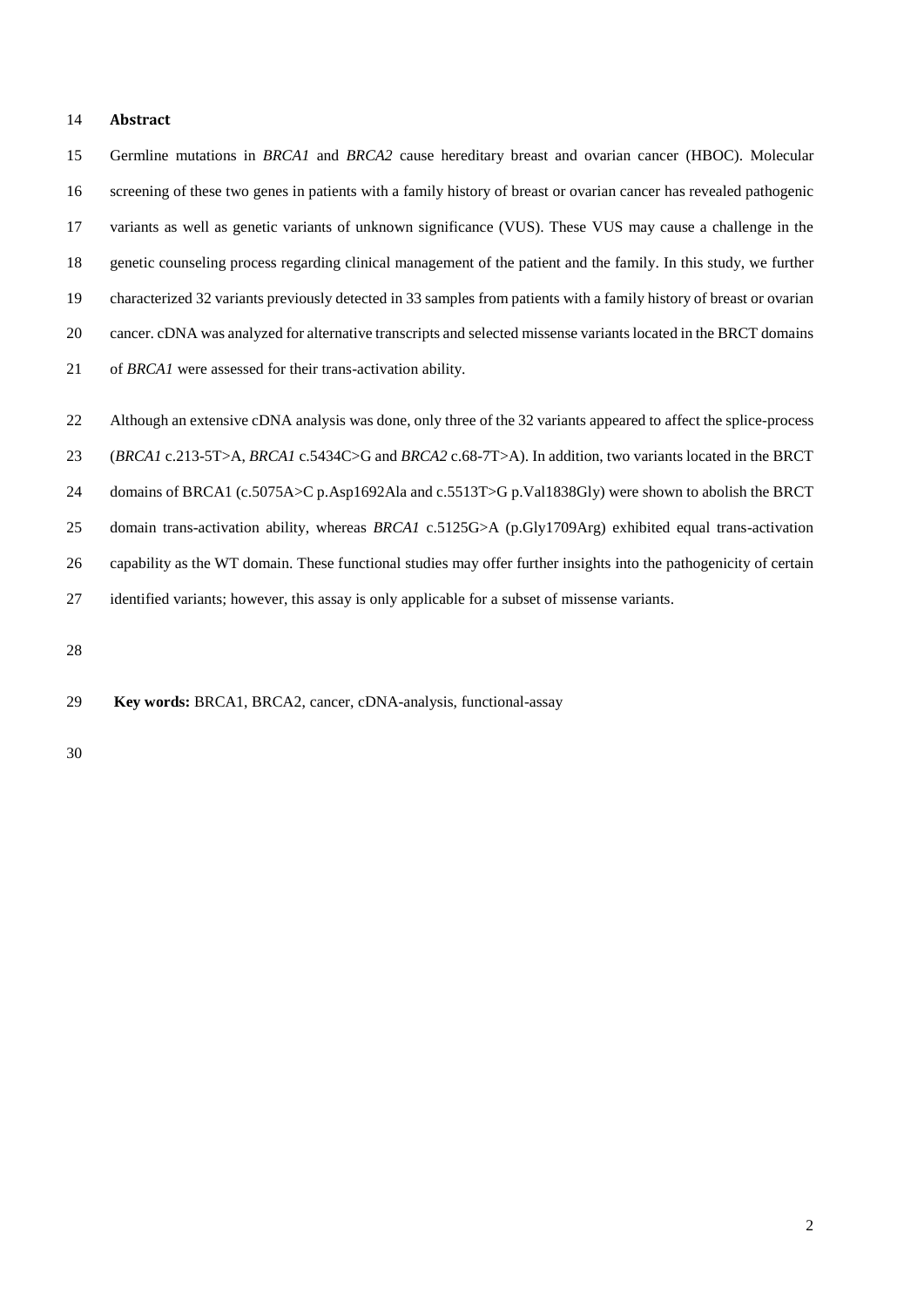#### **Introduction**

 The *BRCA1* gene consists of 23 exons and encodes a 208 kDa protein encompassing 1863 amino acids (aa) [1]. N-terminally, BRCA1 has a RING-domain (aa 8-96) and two nuclear localization signals (aa 200-300) [2]. It also contains a phosphorylation site for Checkpoint Kinase 2 (CHEK2) protein at Ser988, a coiled coil domain (aa 1364-1437), followed by several phosphorylation sites for Ataxia Telangiectasia Mutated protein (ATM) (between aa 1280-1524) and two trans-activating BRCT-domains (aa 1646-1859) [2]. BRCA1 has several interactions partners, for instance BRCA1 associated RING domain 1 (BARD1) protein, which interacts with the RING-domain during homologous recombination repair (HRR) [2].

 The *BRCA2* gene consists of 27 exons and encodes a 384 kDa protein encompassing 3418 aa [1]. BRCA2 has eight BRC-repeats spaced evenly from aa 1009-2083, a helical domain, three oligonucleotide binding folds and a tower domain [2]. C-terminally, BRCA2 has two nuclear localization signals and a Cyclin Dependent Kinase 2 (CDK2) phosphorylation site at Ser3291 [2]. N-terminally, BRCA2 has the ability to interact with Partner And Localizer of BRCA2 (PALB2) at aa 21-39, overlapping with exon 3 (aa 23-106) [3]. The physical connection between BRCA2 and PALB2 is important because PALB2 links BRCA2 and BRCA1 during HRR, at the coiled coil domain of BRCA1 [2].

 Together, mutated *BRCA1* and *BRCA2* are responsible for about 15-25% of familial breast and ovarian cancer cases [4, 5]. Pathogenic variants in *BRCA1* and *BRCA2* are estimated to give a 40-87% risk of breast cancer and a 11-68% risk of ovarian cancer by age 70 [6]. Since the identification of *BRCA1* and *BRCA2*, many pathogenic variants have been reported in these two genes. The Breast cancer information core (BIC) database includes over 1700 distinct variants in *BRCA1* and approximately 2000 in *BRCA2* [\(https://research.nhgri.nih.gov/projects/bic/\)](https://research.nhgri.nih.gov/projects/bic/). However, many of these variants are classified as variants of unknown significance (VUS) and include synonymous, missense, intronic and in-frame deletions/insertions. Missense mutations have the capacity to affect protein function; additionally they may also disturb mRNA splicing. Similarly, synonymous variants, intronic variants outside the consensus splice sites (ss) and deletions/insertions may also cause aberrant splicing. This has been reported for several genes including *BRCA1* and *BRCA2* [7-9].

 Several normal alternative transcripts have been reported both for *BRCA1* and *BRCA2* [10-13]. The Evidence based Network for the Interpretation of Germline Mutation Alleles (ENIGMA) consortium reported 63 splicing events in *BRCA1* and 24 in *BRCA2* [11, 13]. Ten of the 63 *BRCA1* alternative splicing events and four of the *BRCA2* alternative splicing events were considered major splicing events, thus complicating the investigation of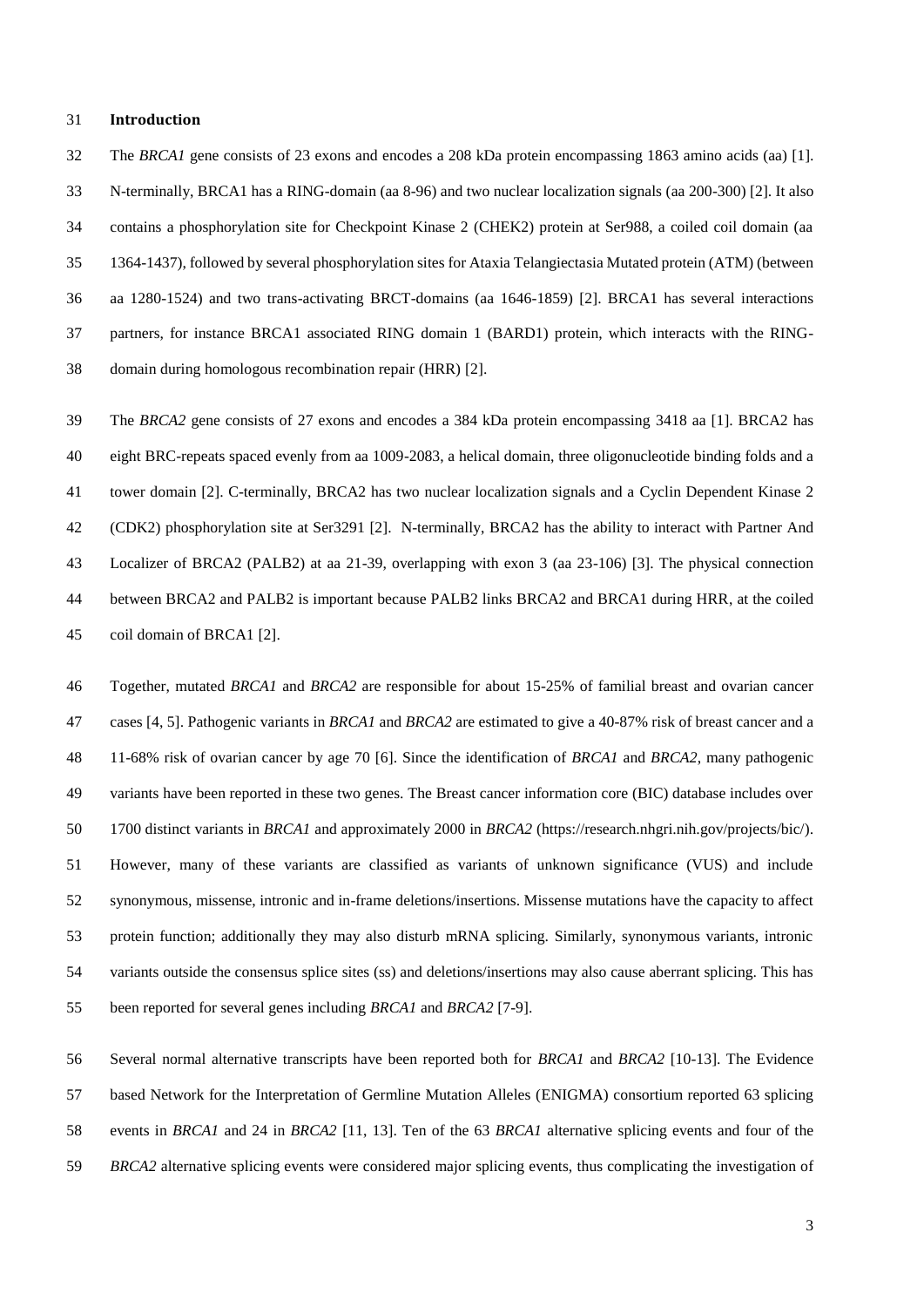aberrant splicing [11, 13]. In this study we assessed the consequences of some of the variants detected in a Norwegian breast and ovarian cancer cohort, both by performing cDNA analysis, as well as evaluating the functional consequences of variants located in the BRCA1 C-Terminal (BRCT) domains (aa 1646-1859) using a trans-activation assay [14, 15].

#### **Materials and Methods**

#### Patients and samples

 Thirty-three whole-blood samples collected in RNA preserving tubes (PAXgene tubes) were obtained from the University Hospital of Oslo, Norway. The samples were collected from unrelated patients who were carriers of sequence variants in *BRCA1* or *BRCA2* (Table 1). All patients had a family history of breast or ovarian cancer*.*  Complete sequencing of the coding regions, corresponding exon-intron borders and parts of the 5'and 3' untranslated regions in *BRCA1* and *BRCA2* and multiplex ligation-dependent probe amplification (MLPA) were previously performed for all patients. In total, these patients carried 18 variants in *BRCA1* and 14 variants in *BRCA2* (Table 1). As controls, samples from individuals without a family history of breast- and ovarian cancer were used.

# RNA isolation and cDNA synthesis

 RNA was isolated from the PAXgene tubes using the PAXgene Blood RNA Kit (PreAnalytiX, Hombrechtikon, Switzerland) according to the manufacturer's protocol. cDNA was synthesized using the SuperScript® VILO™ cDNA Synthesis Kit (Invitrogen, Waltham, MA USA).

# Nomenclature

 Variants were named following Human Genome Variation Society (HGVS) nomenclature [16]. Reference sequences for *BRCA1* and *BRCA2* were NM\_007294.3 and NM\_000059.3, respectively. Custom numbering was used for *BRCA1*.

#### Bioinformatic tools

 Primers were designed using the Primer 3 software (http://bioinfo.ut.ee/primer3-0.4.0/) [17, 18]. *In silico*  evaluation of the variants was done with Alamut Visual version 2.7 (Interactive Biosoftware, Rouen, France), which includes the missense prediction programs Align GVGD, SIFT, MutationTaster and PolyPhen-2. Alamut also contains the splice prediction tools SpliceSiteFinder-like (SSF), MaxEntScan (MES), NNSPLICE, GeneSplicer (GS) and Human Splicing Finder (HSF), where the thresholds were set to zero for all prediction tools.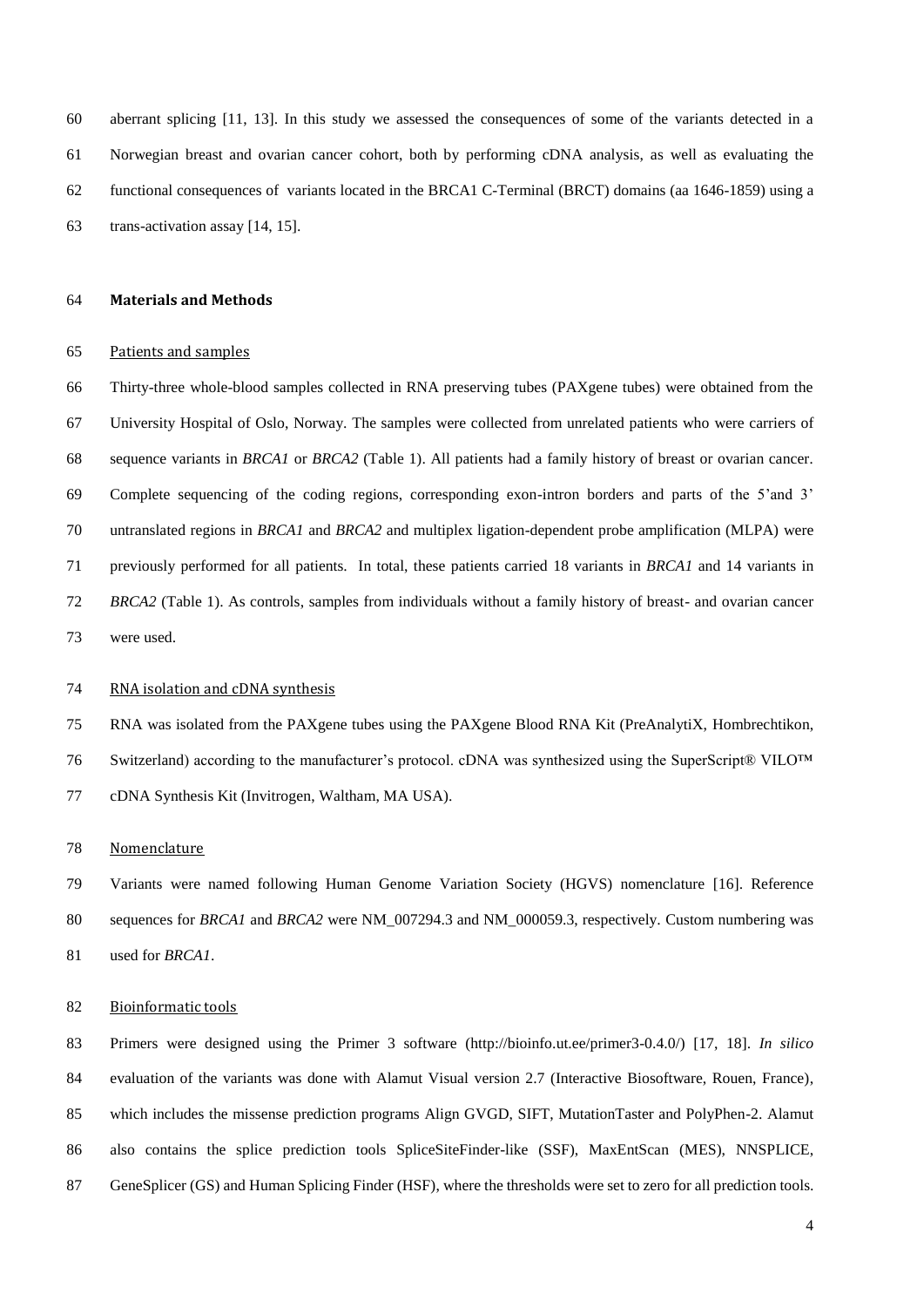Alamut also includes results and/or links to the following databases investigated in this study: the Exome Aggregation Consortium (ExAC), the Exome Variant Server (EVS), the Single Nucleotide Polymorphism Database (dbSNP), ClinVar, Human Gene Mutation Database (HGMD) and Breast Cancer Information Core (BIC).

#### 92 Compliance with Ethical Standards

 All participants gave written informed consent for diagnostical testing. The project was submitted to the appropriate regional ethics committee, however, since the samples were tested with a diagnostically purpose the regional ethical committee waved the need for ethical approval based on the Norwegian regional health organization law § 2 and § 9 and the Norwegian research ethical law § 4.

## 97 cDNA analysis

 The variants were investigated for their effect on splicing. Primers were positioned in flanking exons, preferentially so PCR-products covered at least one exon on either side of the exon containing the variant of interest (Table 2). Due to the size of the large exons 11 of *BRCA1* and *BRCA2*, alternative strategies were used. For these exons, the corresponding PCR-products did not contain the entire exon 11, as one of the primers in each set was located in exon 11 (Table 2). The PCR-products were visualized on agarose gels, sequenced using Sanger sequencing and evaluated in Sequencher® version 5.3 (Gene Codes Inc. [19]). All exonically located variants were used as markers for biallelic expression. All PCR-reactions were repeated using a second cDNA preparation as template (prepared from the same RNA sample).

## 106 Trans-activation (TA) assay

 **Plasmids, mutagenesis and transformation.** A fusion construct containing GAL4 DBD:BRCA1 (amino acids 1396-1863) WT and the known neutral variant c.4837A>G (p.Ser1613Gly) sub-cloned into pcDNA3 were kindly provided by Alvaro N.A. Monteiro [15]. As an internal transfection control, the phRG-TK vector was used. The phRG-TK contains a *Renilla*-*luciferase* gene under the control of a constitutive TK-promoter. The pGAL4-e1b- Luc containing the *Firefly-luciferase* gene was used as a reporter for measuring the trans-activating ability (Figure 2a). Variants c.5075A>C (p.Asp1692Ala), c.5125G>A (p.Gly1709Arg), c.5513T>G (p.Val1838Gly), and the 113 pathogenic control c.5324T>G (p.Met1775Arg)[15], were introduced in pcDNA3 GAL4 DBD:BRCA1 (amino acid 1396-1863) WT using the QuikChange XL Site-directed mutagenesis kit (Agilent Technologies, Santa Clara, CA USA) according to the manufacturer's protocol. Mutant plasmids were transformed into XL-10 Gold or Top10 competent cells and successful mutagenesis was verified by Sanger sequencing.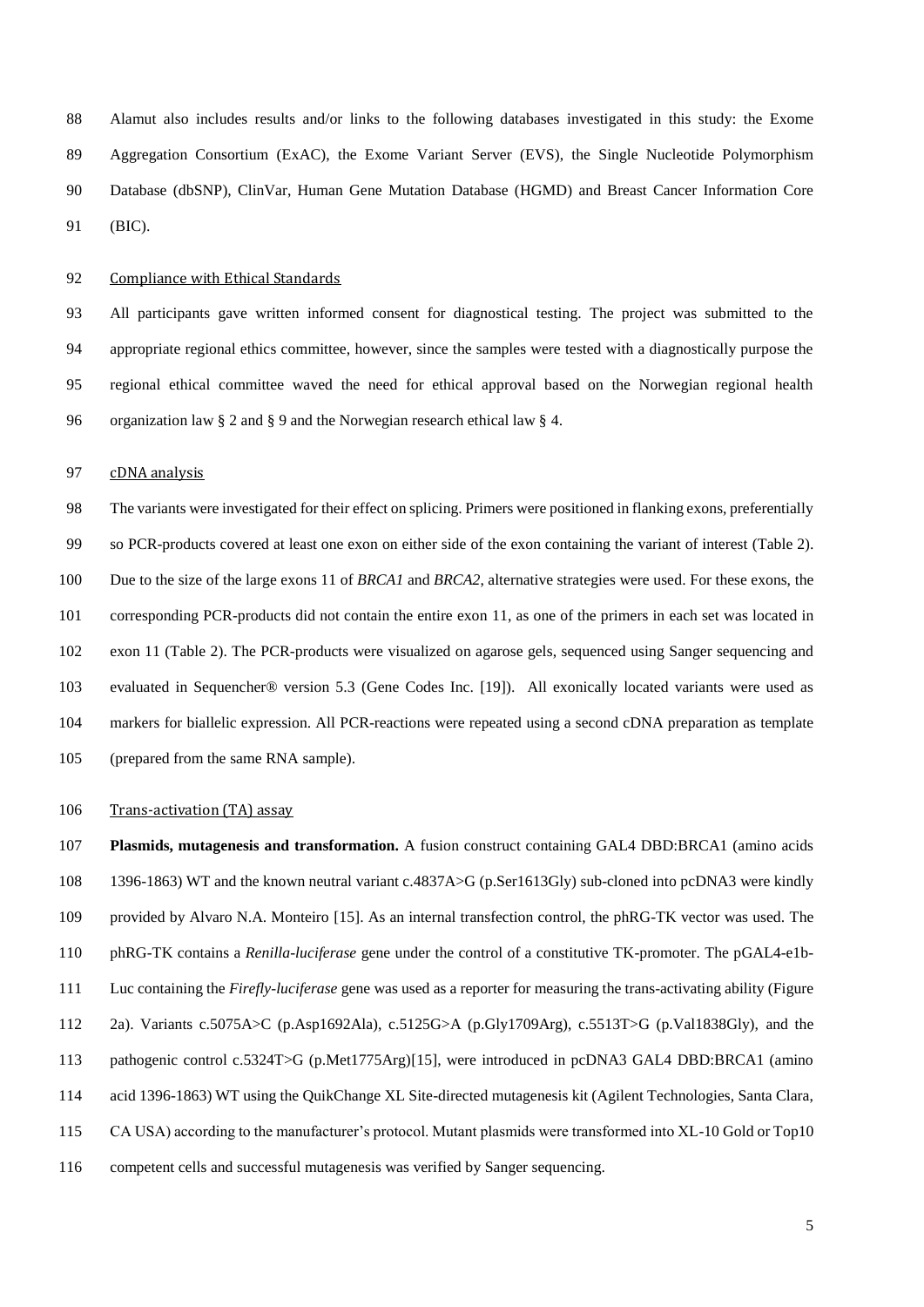**Transfection and harvesting.** Both BHK-21 and HEK293 cells (ATCC, www.atcc.org) were grown in Dulbecco's Modified Eagle's Medium (DMEM) (Life Technologies, Waltham, MA USA) with 10% Fetal Bovine Serum (Life Technologies) and 60 U/ml Penicillin-Streptomycin (Life Technologies). Approximately 150 000 BHK-21 and 300 000 HEK293 cells were transferred to each well of a 6-well plate and grown overnight before 121 transfection. One µg of pcDNA3 GAL4 DBD:BRCA1 was co-transfected with one µg of pGAL4-e1b-Luc and 100 ng phRG-TK (internal transfection control). Fugene® HD Transfection Reagent (Promega, Madison, WI USA) was used as transfecting agent according to the protocol recommended by the supplier. Untransfected cells, cells transfected exclusively with the reporter plasmids (pGAL4-e1b-Luc and phRG-TK) and cells transfected with the plasmid containing the *BRCA1* WT, the p.Ser1613Gly (neutral) and p.Met1775Arg (pathogenic) variants, were used as controls. Cells were harvested 24 hours post-transfection. The transfection experiments were repeated three times.

 **Luciferase measurements**. The Dual-Luciferase Assay System (Promega) was used to measure the trans- activation activity. In short, 50µl Luciferase Assay Reagent II (LARII) was injected into wells containing 20µl 130 cell lysate. The amount of light produced was measured and subsequently 50µl Stop & Glo Reagent was injected. A CLARIOstar (BMG LABTECH, Ortenberg, Germany) was used for injections and recordings. For each lysate, both Renilla- and Firefly-luciferase activities were measured in triplicates. The data are presented as ratios of Firefly- to Renilla-excitation values. The activity-ratios obtained from cells transfected with only the reporter plasmid were defined as background and thus subtracted from the activity-ratios obtained from the BRCT containing plasmids. For each WT lysate/triplicates, the average was calculated. All luciferase measurements within the same transfection set-up were then calculated as the percentage of the corresponding WT average. Values were combined, before the average and standard deviations were calculated.

 **Western blot.** Lysates from one of the HEK293 transfections and one of the BHK-21 transfections were used for western blot analysis to confirm the presence of fusion proteins. The amount of light produced by the internal transfection control (Renilla luciferase) was used for normalization of samples. Samples were loaded on NuPAGE 4-12% Bis-Tris pre cast gels (Life Technologies) and the proteins were separated for 1.5 hours at 200V and 120mA. Proteins were subsequently transferred to polyvinylidene difluoride (PVDF) membranes (Life Technologies) (1.5 hours at 25V and 160mA), blocked for one hour in phosphate buffered saline (PBS) with 5% nonfat dried milk powder (PanReac AppliChem, Darmstadt, Germany) and incubated overnight with 1:200 dilution of BRCA1 (C-20) primary antibodies (Santa Cruz Biotechnology, Dallas, Texas USA). Membranes were incubated for one hour with HRP-Chicken anti-rabbit secondary antibodies (1:50 000) (Santa Cruz Biotechnology)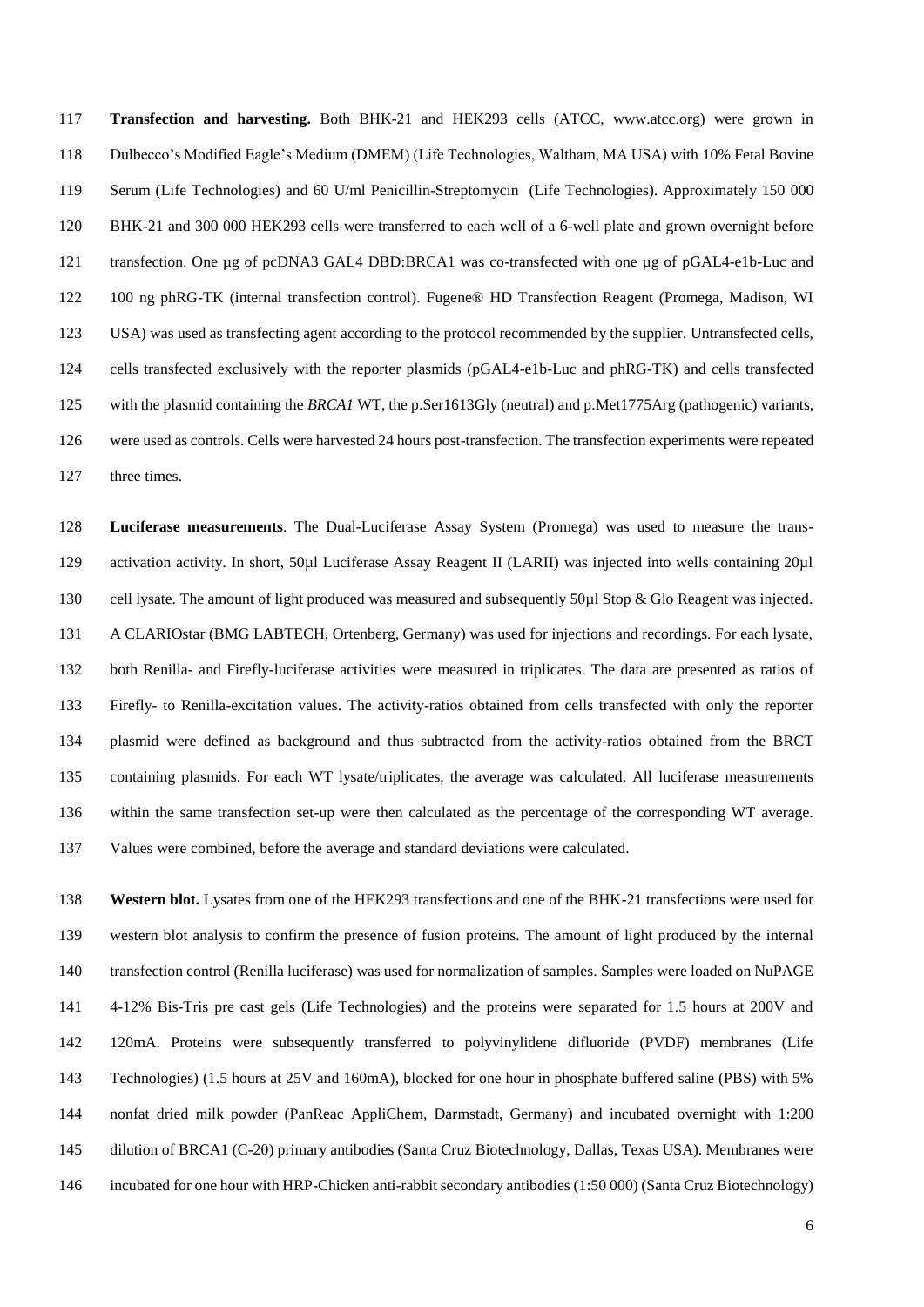followed by treatment with Signal® West Dura Extended Duration Substrate (Thermo Scientific, Waltham, MA USA). The ImageQuant Las4000 (GE Healthcare Life Sciences, Buckinghamshire, U.K.) was used to capture images.

# **Results**

# cDNA analysis

 Eighteen *BRCA1* variants, comprising three intronic and 15 exonic variants, and 14 *BRCA2* variants, comprising one intronic variant and 13 exonic variants were investigated (Table 1 and 3). All variants, except *BRCA1*  c.3418A>G and *BRCA2* c.4068G>A (which were earlier identified as benign variants [20, 21]), were screened for their effect on splicing. In addition, all exonic variants (including *BRCA1* c.3418A>G and *BRCA2* c. 4068G>A) were used as markers to investigate biallelic expression.

- In the performed cDNA analysis, three variants appeared to cause alterations in the normal splicing. *BRCA1* c.213- 5T>A (intron 5) resulted in inclusion of 59 nucleotides of the 3'-end of intron 5, leading to a frame-shift introducing an early stop-codon (r.212\_213ins213-59\_213-1 p.Arg71Serfs\*11) (Figure 1a). *BRCA1* c.5434C>G (exon 23) induced skipping of exon 23, also leading to a frame-shift and subsequently an early stop-codon (r.5407\_5467del p.Gly1803Glnfs\*11) (Figure 1b). *BRCA2* c.68-7T>A (intron 2) appeared to increase skipping of exon 3 (Figure 1c). Skipping of exon 3 is an in-frame deletion (r.68\_316del p.Asp23\_Leu105del) which was also detected in controls. Splice site predictions for these three variants can be seen in Table 4.
- Heterozygous positions identified in gDNA that appear homozygous when cDNA is investigated suggest the loss of expression from one of the alleles or alternative splicing in the investigated region. The majority of patients with an exonic variant were confirmed to have both alleles transcribed (exception marked in Table 1).

### Trans-activation assay

 Seven patients were carriers of variants in the BRCT domains of *BRCA1* (c.5075A>C, c.5096G>A, c.5117G>C, c.5123C>T, c.5125G>A, c.5434C>G and c.5513T>G)*.* Of these, three variants were novel (c.5075A>C p.Asp1692Ala, c.5125G>A p.Gly1709Arg and c.5513T>G p.Val1838Gly). The consequences of these three variants were further investigated for their trans-activation ability. For the remaining variants c.5434C>G, c.5096G>A, c.5117G>C and c.5123C>T, we were able to confirm that the sequence variant c.5434C>G caused aberrant splicing, hence this variant was not included in the TA assay. Variants c.5096G>A (p.Arg1699Gln),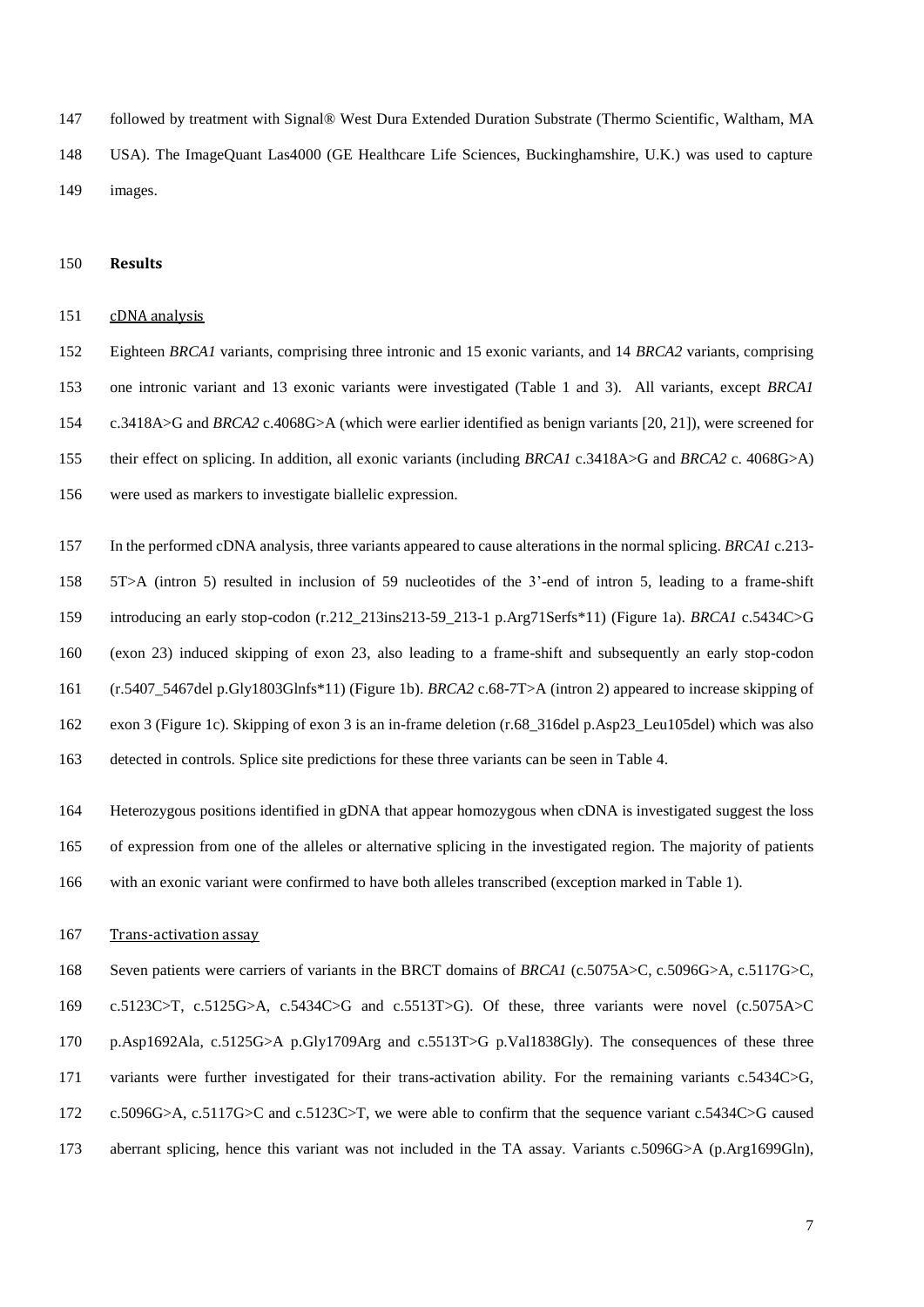c.5117G>C (p.Gly1706Ala) and c.5123C>T (p.Ala1708Val) had previously been evaluated by trans-activation assays and were also not included in the TA assay [22-24].

 BRCA1 p.Asp1692Ala and p.Val1838Gly were unable to induce transcription of the firefly luciferase, equal to the known pathogenic variant p.Met1775Arg, which was apparent in both BHK-21 and HEK293 cells (Figure 2b). BRCA1 p.Gly1709Arg however, showed trans-activation activity similar to the WT and the known benign variant p.Ser1613Gly (Figure 2b).

 Western blot results indicated an equal expression of the plasmid constructs in the BHK-21 cells, but showed some variation in HEK293 cells despite adjusting the protein concentrations according to the transfection control, Renilla luciferase (Figure 2c). However, the BRCT mutants were expressed in both cell types, indicating that the reduced values were due to reduced trans-activation ability and not due to variations in expression/stability.

## **Discussion**

 Prophylactic mastectomy and salphingo-oophorectomy are potent, but invasive risk reducing managements for carriers of pathogenic *BRCA1/2* variants. Accordingly, identifying a VUS pose a considerable challenge for genetic counsellors and medical geneticists in advising clinical management. In this study, we characterized some of the variants detected in a Norwegian breast and ovarian cancer cohort, both by cDNA analysis and analysis of the trans-activation ability of variants located in the BRCT domains.

# cDNA analysis

 Alternative splicing allows for a more diverse expression of mRNA, and can regulate localization, enzymatic properties and different interaction properties of proteins [25]. The majority of variants located in the consensus ss (GT-AG in position +/- 1, 2) lead to abnormal splicing [26], but the effects of variants at positions further away from the exon-intron border are more difficult to predict. In addition, both missense variants and silent exonic variants might affect splicing [27], both by creating cryptic ss, remove binding sites for exonic splicing enhancers (ESE) or create binding sites for exonic splicing silencers (ESS). However, normal alternative splicing can counteract the effect of some variants leading to aberrant splicing[28]. De La Hoya *et al.* (2016) recently reported a variant leading to *BRCA1* Δex10 (out-of-frame), that were rescued by in-frame Δex9,10 [28].

In the current study, three of the 32 variants had a consequence on pre-mRNA splicing.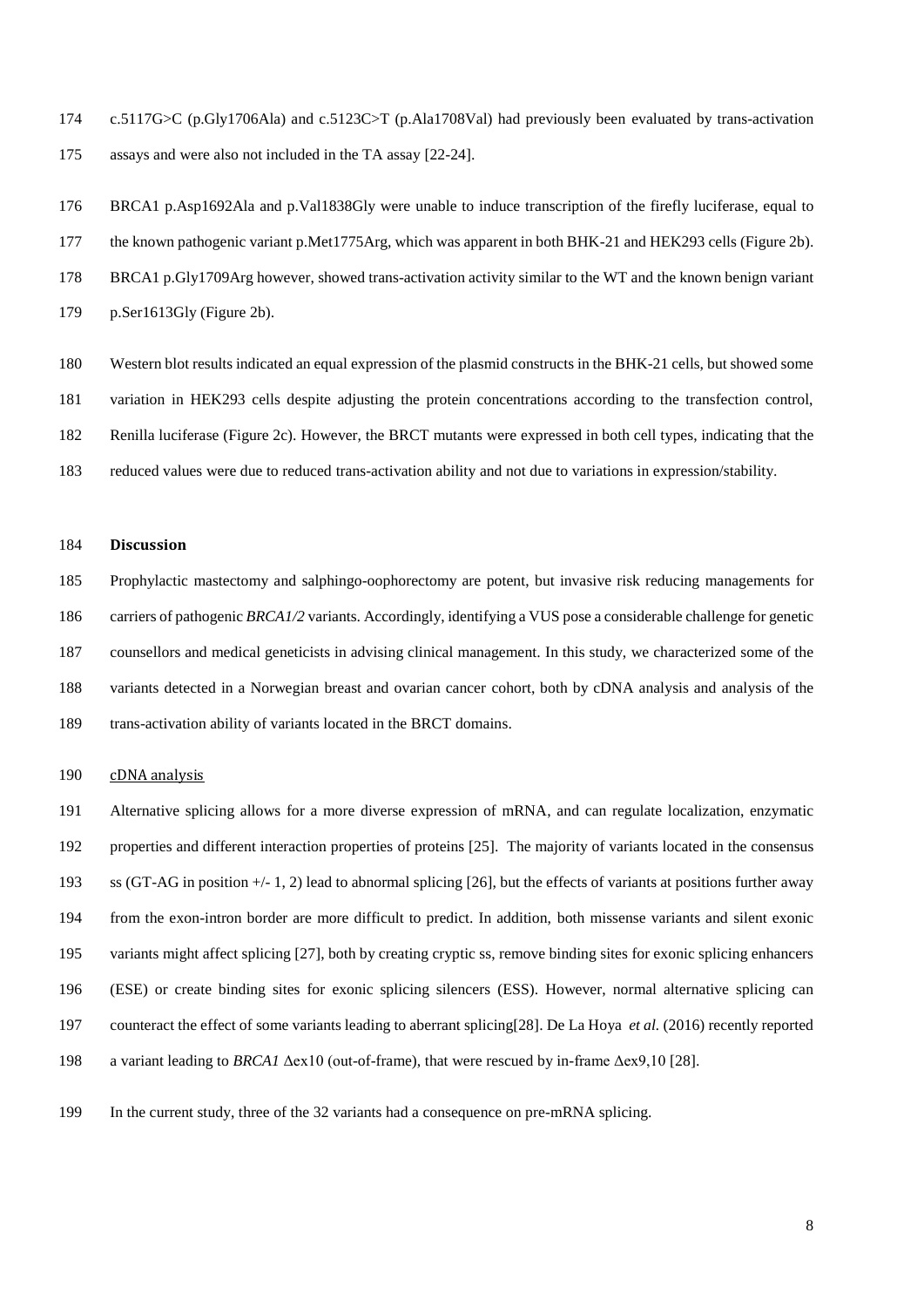*BRCA1* **c.213-5T>A,** a novel variant located in intron 5, resulted in usage of a cryptic ss 59 nucleotides upstream of the original site. Three splice prediction tools, SSF, MES and HSF anticipated a 3'ss at the original position. The variant led to reduced predictions of the original ss (Table 4) and the cryptic ss 59 bases upstream was strongly predicted by all prediction programs (also in the WT sequence). Inclusion of 59 nucleotides causes a frame-shift, introducing a premature stop-codon after 75 codons. Another variant in this region, *BRCA1* c.213-11T>G, has previously been shown to lead to the use of the same cryptic ss [8]. The presence of a premature stop-codon likely activates the nonsense-mediated mRNA decay pathway [29]. However, variants in *BRCA1,* which introduce a stop-codon before position c.297, are presumed to allow re-initiation of translation at the AUG at this position [30]. A re-initiation at c.297 would lead to BRCA1 proteins lacking the RING-finger motif located at the N-termini (amino acids 8-96)[14]. Binding of the BRCA1 RING-domain to BARD1 protein seems to be essential for tumor suppression [31], accordingly, variants lacking this domain are expected to be of clinical importance.

 *BRCA1* **c.5434C>G** is located in exon 23 and was previously reported by Gaildrat *et al.* (2010) to cause skipping of exon 23 [7]. It has been experimentally demonstrated that the variant most likely affects a splice regulatory element (SRE), either by removal of an ESE or introducing an ESS [7]. This demonstrates the importance of experimentally assessing the effect of exonic variants on splicing. *BRCA2* **c.68-7T>A** in intron 2 had previously been reported by Vreeswijk *et. al.* (2009) and Sanz *et. al.* (2010), who performed mini-gene assays that revealed partial skipping of exon 3 (p.Asp23\_Leu105del) [32, 33]. Prediction programs suggested a reduced strength of the downstream original 3'ss in the presence of the variant (Table 4). The cDNA analysis indicated that the variant led to increased exon 3 skipping. However, the skipping of exon 3 gives an in-frame alternative transcript, also present in normal controls (albeit at lower levels). Exon 3 in *BRCA2* encodes the part of BRCA2 that interacts with PALB2 [ 34], however, the consequence (if any) of reduced interaction with PALB2 is currently unknown. Santos and colleagues have shown that in two families, *BRCA2* c.68-7T>A did not segregate with the disease, suggesting 222 the variant is neutral [35].

 Recently, De La Hoya *et al.* (2016) [28] suggested that variants in *BRCA1* not leading to more than 70-80% loss of functional transcripts from one of the alleles still can show tumor suppressor haplosufficiency, implicating the importance of knowing normal alternative splicing events in the genes investigated.

Splice predictions as cDNA analysis inclusion criteria

In 2012, Houdayer *et al.* introduced specific criteria for selection of variants which should be tested for splicing

[36]. They concluded that as long as the original splice site in *BRCA1* or *BRCA2* has a prediction value over three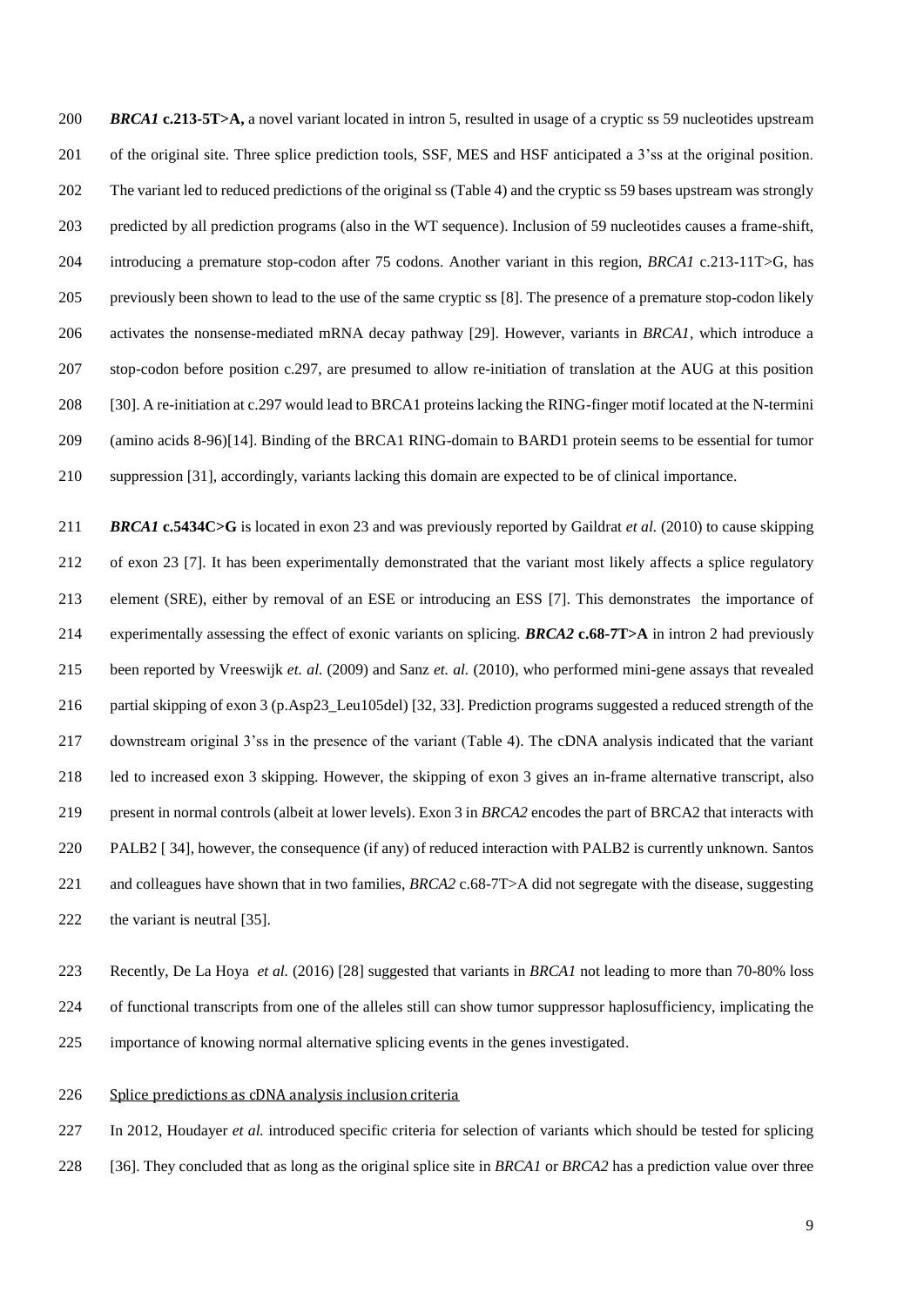229 for the MES prediction tool and over 60 for the SSF prediction tool, a reduction of 15% and 5%, respectively, was sufficient to include variants for cDNA analysis. Both *BRCA1* c.213-5T>A and *BRCA2* c.68-7T>A would have been included using these criteria. However, *BRCA1* c.5434C>G would have been omitted from cDNA analysis, since this variant most likely affects an SRE. Splicing regulatory element predictions were assumed to be unreliable and therefore not used [36]. In summary, although prediction programs can indicate that some variants can cause aberrant splicing, the true outcome can only be identified experimentally.

# 235 Trans-activation assay

 We investigated three novel *BRCA1* variants for their effect on BRCA1's trans-activation activity (Table 1). Two of the three variants (*BRCA1* c.5075A>C p.Asp1692Ala and c.5513T>G p.Val1838Gly) showed a clear loss of activity (Figure 2b). *BRCA1* p.Asp1692Ala exchanging the highly conserved aspartate to an alanine and *BRCA1*p.Val1838Gly, substituting the highly conserved valine to a glycine, are both predicted to be pathogenic by the missense prediction tools Align GVGD, SIFT and mutationTaster. However, PolyPhen-2 only predicts p.Val1838Gly to be damaging. Both these variants result in changes in the BRCT domains and our functional study indicated their pathogenicity by loss of trans-activation activity (Figure 2b). Other variants have been reported at the same positions; p.Asp1692His, p.Asp1692Asn, p.Asp1692Tyr and p.Val1838Glu have all previously been shown to have a functional impact using the TA-assay, indicating the importance of the conserved amino acids at these positions [37, 38]. *BRCA1* c.5125G>A p.Gly1709Arg however, substituting the highly conserved glycine with arginine, is predicted differently by Align GVGD, SIFT, Mutation taster and PolyPhen2 (Table 3). Even though some of the prediction programs indicated pathogenicity, p.Gly1709Arg displayed normal trans-activation activity.

 Although the *in vitro* trans-activation studies suggest the pathogenicity of *BRCA1* c.5075A>C and c.5513T>G, we only investigated a limited part and the BRCA1 protein. Further assessment including segregation studies in families with these variants are needed to establish their classification.

 Several *BRCA1* variants in our cohort are classified as either likely pathogenic, likely benign or benign based on cDNA analysis, functional studies, segregation analysis, frequency in control populations, among others (Table 1 and 3). However, some remain classified as VUS. Two variants identified in our cohort (*BRCA1* c.734A>T and c.1419C>T) have not been previously reported in the literature and both are reported with a low frequency in the ExAC database [39], accordingly, the clinical significance is uncertain (Table 1). *BRCA1* c.3708T>G and c.5123C>T were previously reported in both the literature and with low frequencies in databases (Table 3).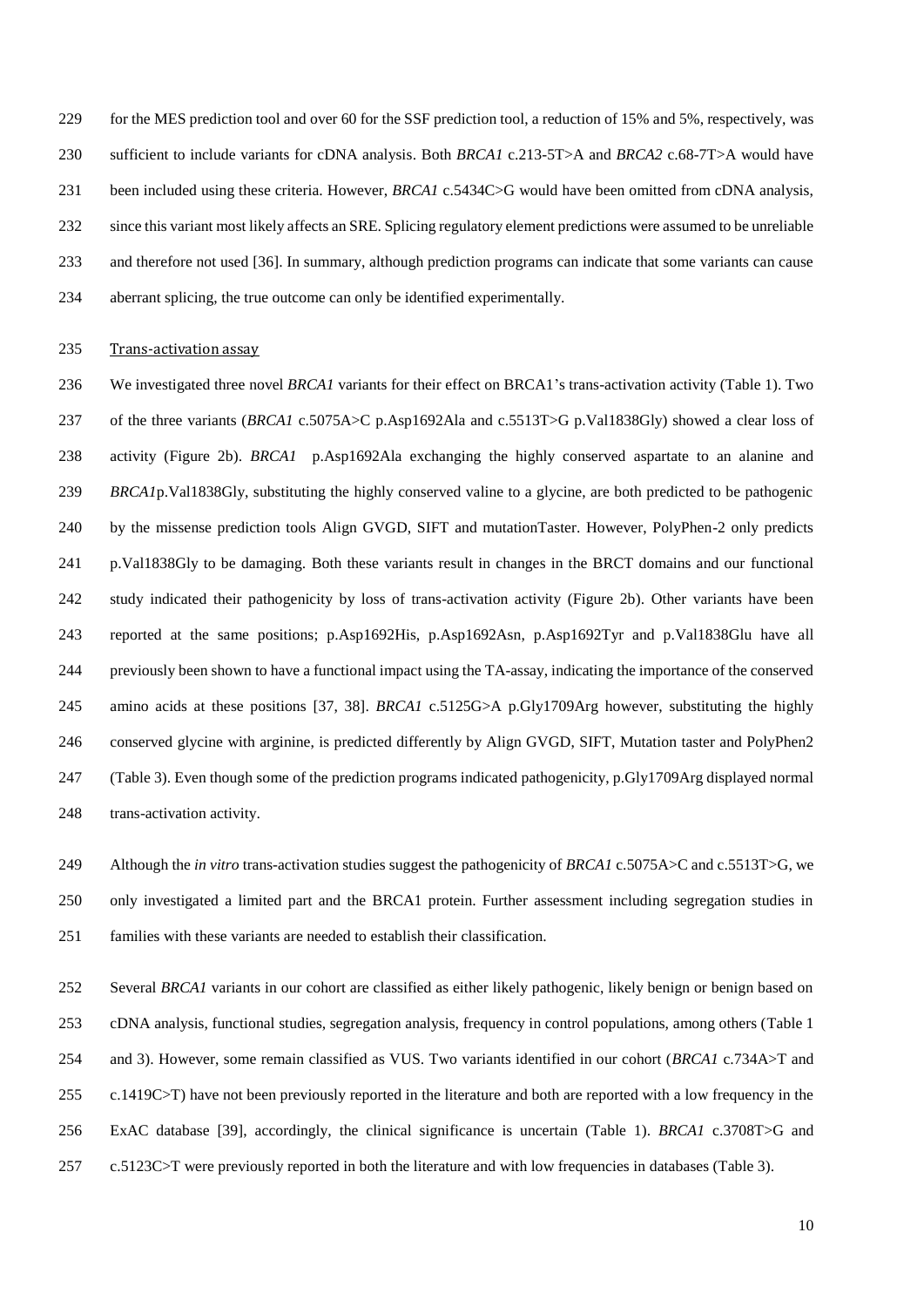In *BRCA2* none of the variants identified in our cohort were classified as likely pathogenic. One variant (c.4068G>A) was classified as benign and five variants (c.750G>A, c.2680 G>A, c.3568C>T, c.6100C>T and c.6821G>T) were classified as likely benign (Table 1). Eight variants remained classified as VUS; The *BRCA2* c.40A>G has not been reported in the investigated databases nor in the literature (Table 3), while the *BRCA2*c.8323A>G have not been reported in the literature and only with low frequency in the ExAC database (Table 3). The five remaining variants, c.4828G>A, c.5272\_5274delAAT, c.7301A>C, c.8177A>G and c.9116C>T, have been reported in the literature, but with low frequencies in the investigated databases (Table 3). *BRCA2* c.8177A>G is however not reported in the ExAC database (Table 3). Our current study was unable to disclose new variants located in regulatory sequences, affecting the expression of one of the alleles.

#### Conclusion

 In the current study, we identified three variants leading to abnormal splicing of pre-mRNA; Two variants located intronically, *BRCA1* c.213-5T>A and *BRCA2* c.68-7T>A and one exonic variant, *BRCA1* c.5434C>G. In addition, functional studies assessing the trans-activation activity of the BRCT domains resulted in identification of two variants, c.5075A>C p.Asp1692Ala and c.5513T>G p.Val1838Gly, which lacked trans-activation activity. The use of partial proteins can lead to further understanding of how variants may affect protein function, however, the use of full-length proteins would be preferable in functional studies.

# **Acknowledgements**

 We thank Alvaro N.A. Monteiro for kindly providing us with the BRCT containing plasmids necessary for the 276 trans-activation assay. We also thank "Helse Nord" for providing the necessary funding for this study (Grant  $#$ SFP1161-14).

## **Funding and conflict of interest**

 This study was funded by Helse Nord (grant number SFP1161-14). The authors declare that they have no conflict of interest.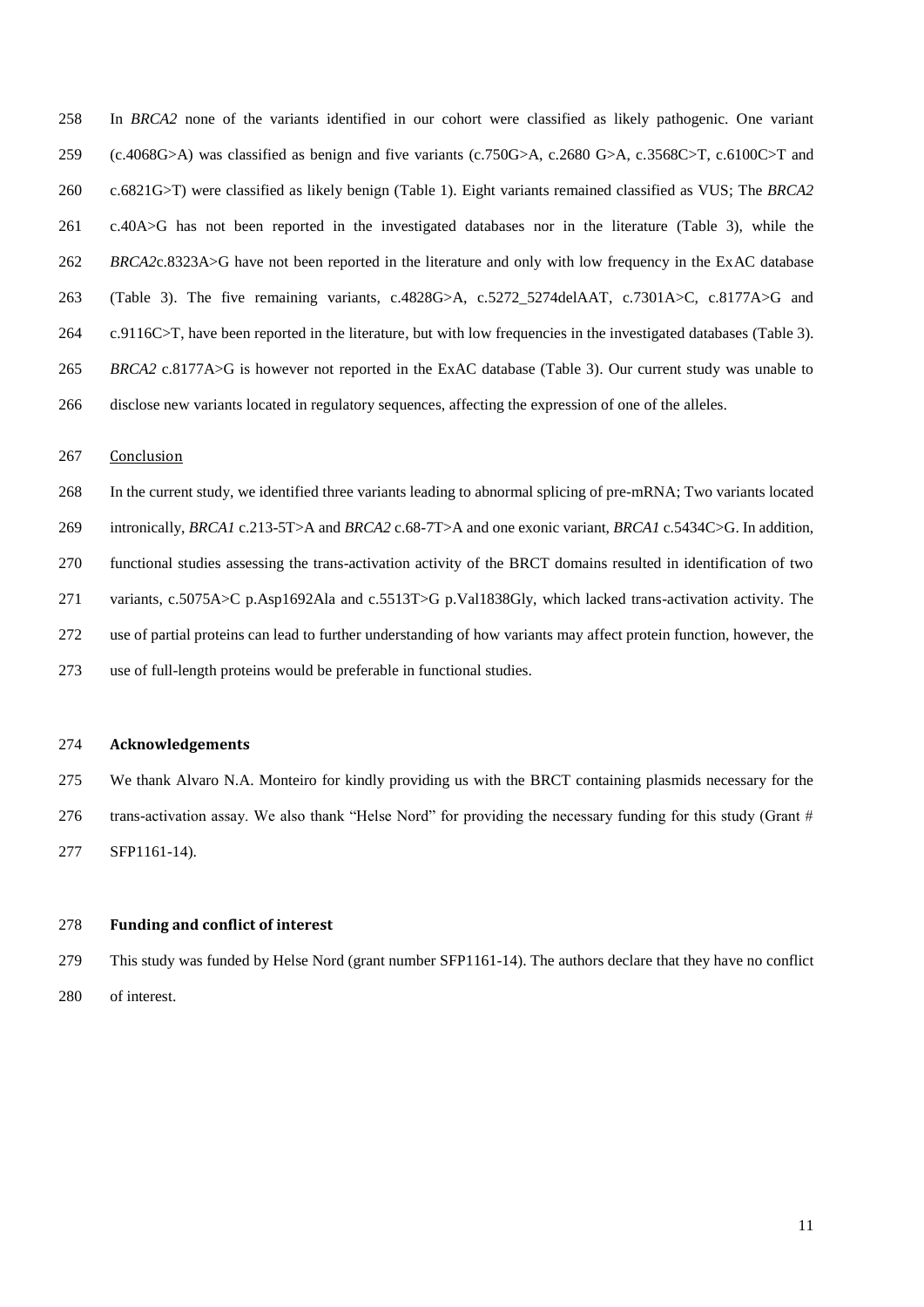## **References**

1. Safran M, Dalah I, Alexander J, et al. (2010) GeneCards Version 3: the human gene integrator.

Database (Oxford) 2010: baq020 DOI 10.1093/database/baq020

 2. Roy R, Chun J, Powell SN (2012) BRCA1 and BRCA2: different roles in a common pathway of genome protection. Nat Rev Cancer 12(1): 68-78 DOI 10.1038/nrc3181

3. Oliver AW, Swift S, Lord CJ, Ashworth A, Pearl LH (2009) Structural basis for recruitment of

BRCA2 by PALB2. EMBO Rep 10(9): 990-6 DOI 10.1038/embor.2009.126

288 4. Kast K, Rhiem K, Wappenschmidt B, et al. (2016) Prevalence of BRCA1/2 germline mutations in

21 401 families with breast and ovarian cancer. J Med Genet 53(7): 465-71 DOI 10.1136/jmedgenet-

2015-103672

 5. Frank TS, Deffenbaugh AM, Reid JE, et al. (2002) Clinical characteristics of individuals with germline mutations in BRCA1 and BRCA2: analysis of 10,000 individuals. J Clin Oncol 20(6): 1480-90

 6. Barnes DR, Antoniou AC (2012) Unravelling modifiers of breast and ovarian cancer risk for BRCA1 and BRCA2 mutation carriers: update on genetic modifiers. J Intern Med 271(4): 331-43 DOI

10.1111/j.1365-2796.2011.02502.x

 7. Gaildrat P, Krieger S, Thery JC, et al. (2010) The BRCA1 c.5434C->G (p.Pro1812Ala) variant induces a deleterious exon 23 skipping by affecting exonic splicing regulatory elements. J Med Genet 47(6): 398-403 DOI 10.1136/jmg.2009.074047

 8. Friedman LS, Ostermeyer EA, Szabo CI, et al. (1994) Confirmation of BRCA1 by analysis of germline mutations linked to breast and ovarian cancer in ten families. Nat Genet 8(4): 399-404 DOI 10.1038/ng1294-399

 9. Hoffman JD, Hallam SE, Venne VL, Lyon E, Ward K (1998) Implications of a novel cryptic splice site in the BRCA1 gene. Am J Med Genet 80(2): 140-4

 10. Fetzer S, Tworek HA, Piver MS, Dicioccio RA (1998) An alternative splice site junction in exon 1a of the BRCA1 gene. Cancer Genet Cytogenet 105(1): 90-2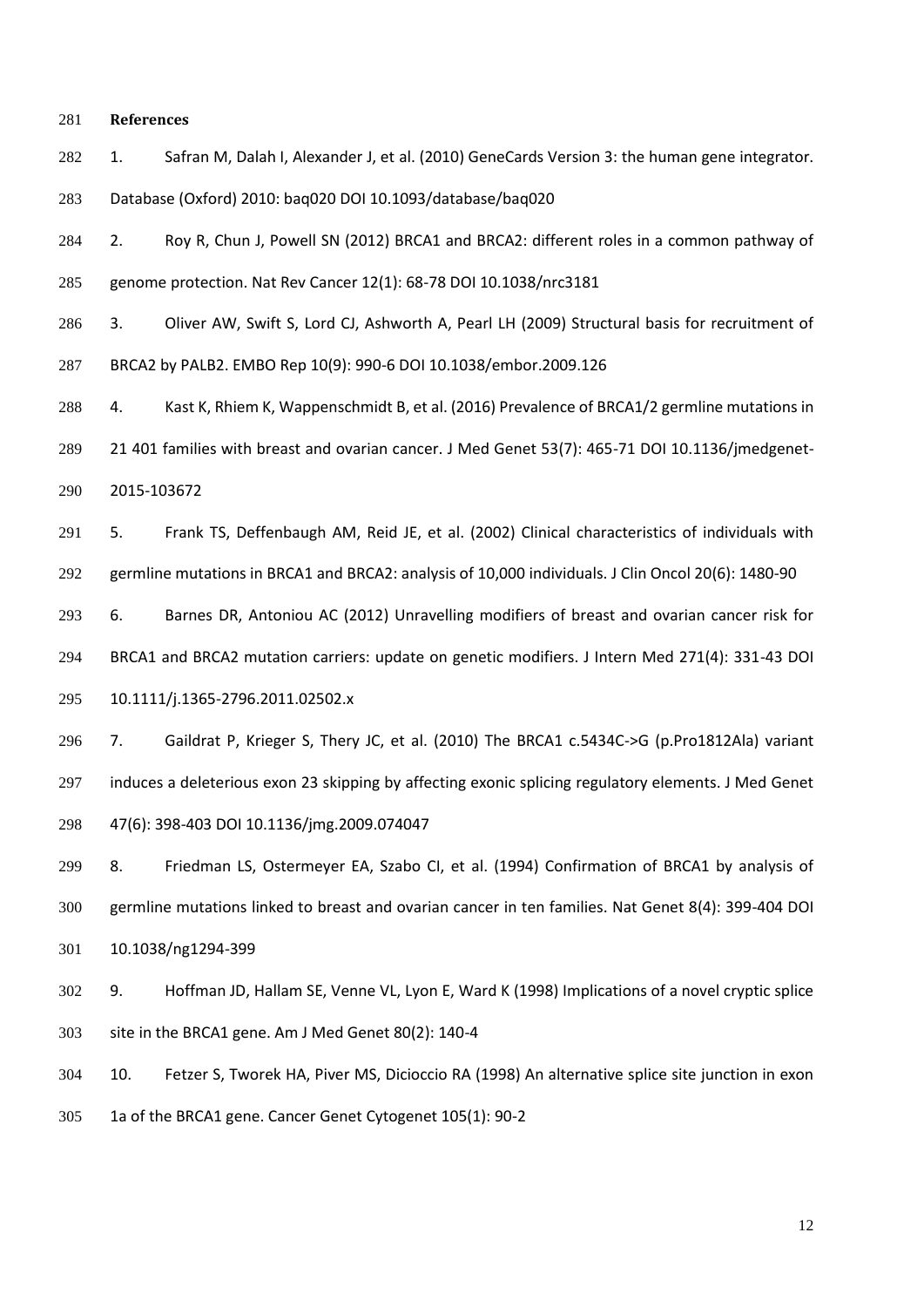11. Colombo M, Blok MJ, Whiley P, et al. (2014) Comprehensive annotation of splice junctions supports pervasive alternative splicing at the BRCA1 locus: a report from the ENIGMA consortium. Hum Mol Genet 23(14): 3666-80 DOI 10.1093/hmg/ddu075

 12. Jakubowska A, Gorski B, Byrski T, et al. (2001) Detection of germline mutations in the BRCA1 gene by RNA-based sequencing. Hum Mutat 18(2): 149-56 DOI 10.1002/humu.1164

 13. Fackenthal JD, Yoshimatsu T, Zhang B, et al. (2016) Naturally occurring BRCA2 alternative mRNA splicing events in clinically relevant samples. J Med Genet: DOI 10.1136/jmedgenet-2015- 103570

 14. Narod SA, Foulkes WD (2004) BRCA1 and BRCA2: 1994 and beyond. Nat Rev Cancer 4(9): 665- 76 DOI 10.1038/nrc1431

 15. Carvalho MA, Marsillac SM, Karchin R, et al. (2007) Determination of cancer risk associated with germ line BRCA1 missense variants by functional analysis. Cancer Res 67(4): 1494-501 DOI 10.1158/0008-5472.CAN-06-3297

 16. den Dunnen JT, Antonarakis SE (2000) Mutation nomenclature extensions and suggestions to describe complex mutations: a discussion. Hum Mutat 15(1): 7-12 DOI 10.1002/(SICI)1098- 1004(200001)15:1<7::AID-HUMU4>3.0.CO;2-N

17. Untergasser A, Cutcutache I, Koressaar T, et al. (2012) Primer3--new capabilities and

interfaces. Nucleic Acids Res 40(15): e115 DOI 10.1093/nar/gks596

18. Koressaar T, Remm M (2007) Enhancements and modifications of primer design program

Primer3. Bioinformatics 23(10): 1289-91 DOI 10.1093/bioinformatics/btm091

 19. Sequencher® version 5.3 sequence analysis software. Gene Codes Corporation, Ann Arbor, MI USA [http://www.genecodes.com,](http://www.genecodes.com/)

20. Lindor NM, Guidugli L, Wang X, et al. (2012) A review of a multifactorial probability-based

model for classification of BRCA1 and BRCA2 variants of uncertain significance (VUS). Hum Mutat 33(1):

8-21 DOI 10.1002/humu.21627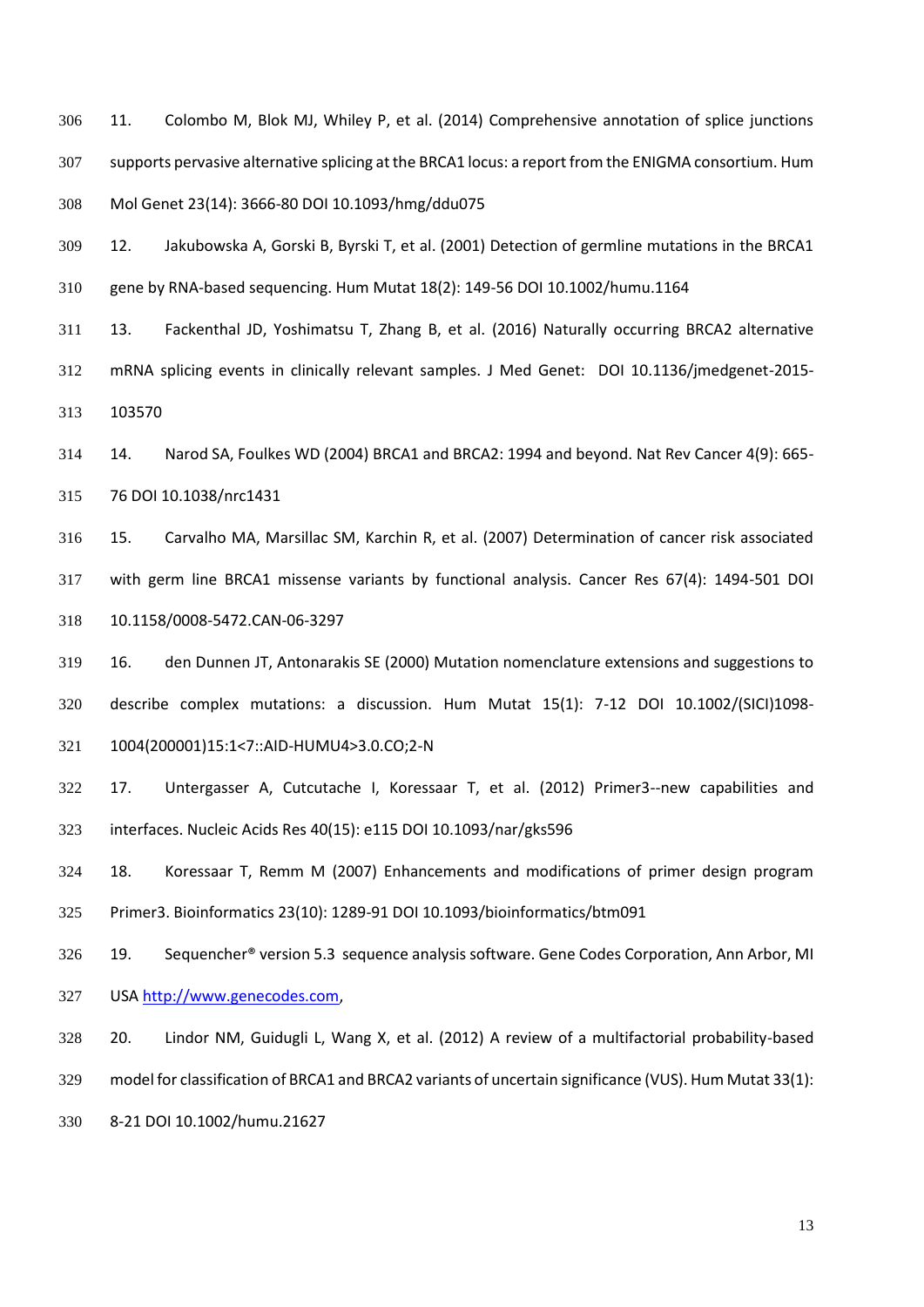21. Cherbal F, Salhi N, Bakour R, Adane S, Boualga K, Maillet P (2012) BRCA1 and BRCA2 unclassified variants and missense polymorphisms in Algerian breast/ovarian cancer families. Dis Markers 32(6): 343-53 DOI 10.3233/DMA-2012-0893

 22. Spurdle AB, Whiley PJ, Thompson B, et al. (2012) BRCA1 R1699Q variant displaying ambiguous functional abrogation confers intermediate breast and ovarian cancer risk. J Med Genet 49(8): 525-32 DOI 10.1136/jmedgenet-2012-101037

 23. Bouwman P, van der Gulden H, van der Heijden I, et al. (2013) A high-throughput functional complementation assay for classification of BRCA1 missense variants. Cancer Discov 3(10): 1142-55 DOI 10.1158/2159-8290.CD-13-0094

 24. Lovelock PK, Spurdle AB, Mok MT, et al. (2007) Identification of BRCA1 missense substitutions that confer partial functional activity: potential moderate risk variants? Breast Cancer Res 9(6): R82 DOI 10.1186/bcr1826

 25. Kelemen O, Convertini P, Zhang Z, et al. (2013) Function of alternative splicing. Gene 514(1): 1-30 DOI 10.1016/j.gene.2012.07.083

 26. Easton DF, Deffenbaugh AM, Pruss D, et al. (2007) A systematic genetic assessment of 1,433 sequence variants of unknown clinical significance in the BRCA1 and BRCA2 breast cancer-predisposition genes. Am J Hum Genet 81(5): 873-83 DOI 10.1086/521032

 27. Cooper TA, Mattox W (1997) The regulation of splice-site selection, and its role in human disease. Am J Hum Genet 61(2): 259-66 DOI 10.1086/514856

28. de la Hoya M, Soukarieh O, Lopez-Perolio I, et al. (2016) Combined genetic and splicing analysis

of BRCA1 c.[594-2A>C; 641A>G] highlights the relevance of naturally occurring in-frame transcripts for

developing disease gene variant classification algorithms. Hum Mol Genet: DOI 10.1093/hmg/ddw094

29. Palacios IM (2013) Nonsense-mediated mRNA decay: from mechanistic insights to impacts on

human health. Brief Funct Genomics 12(1): 25-36 DOI 10.1093/bfgp/els051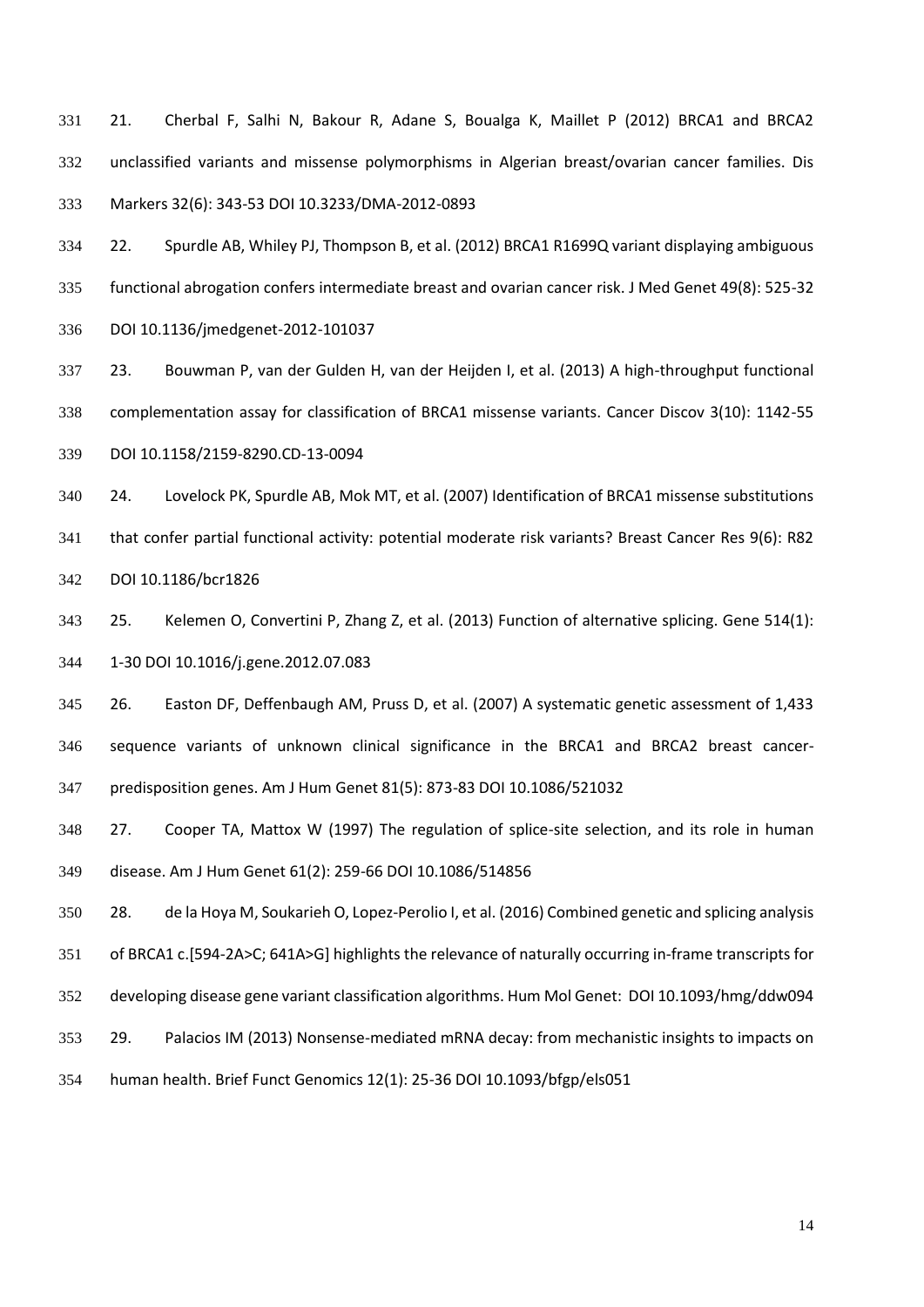30. Buisson M, Anczukow O, Zetoune AB, Ware MD, Mazoyer S (2006) The 185delAG mutation (c.68\_69delAG) in the BRCA1 gene triggers translation reinitiation at a downstream AUG codon. Hum Mutat 27(10): 1024-9 DOI 10.1002/humu.20384

 31. Shakya R, Reid LJ, Reczek CR, et al. (2011) BRCA1 tumor suppression depends on BRCT phosphoprotein binding, but not its E3 ligase activity. Science 334(6055): 525-8 DOI 10.1126/science.1209909

 32. Sanz DJ, Acedo A, Infante M, et al. (2010) A high proportion of DNA variants of BRCA1 and BRCA2 is associated with aberrant splicing in breast/ovarian cancer patients. Clin Cancer Res 16(6): 1957-67 DOI 10.1158/1078-0432.CCR-09-2564

 33. Vreeswijk MP, Kraan JN, van der Klift HM, et al. (2009) Intronic variants in BRCA1 and BRCA2 that affect RNA splicing can be reliably selected by splice-site prediction programs. Hum Mutat 30(1):

107-14 DOI 10.1002/humu.20811

 34. Xia B, Sheng Q, Nakanishi K, et al. (2006) Control of BRCA2 cellular and clinical functions by a nuclear partner, PALB2. Mol Cell 22(6): 719-29 DOI 10.1016/j.molcel.2006.05.022

 35. Santos C, Peixoto A, Rocha P, et al. (2014) Pathogenicity evaluation of BRCA1 and BRCA2 unclassified variants identified in Portuguese breast/ovarian cancer families. J Mol Diagn 16(3): 324-

34 DOI 10.1016/j.jmoldx.2014.01.005

 36. Houdayer C, Caux-Moncoutier V, Krieger S, et al. (2012) Guidelines for splicing analysis in molecular diagnosis derived from a set of 327 combined in silico/in vitro studies on BRCA1 and BRCA2 variants. Hum Mutat 33(8): 1228-38 DOI 10.1002/humu.22101

 37. Lee MS, Green R, Marsillac SM, et al. (2010) Comprehensive analysis of missense variations in the BRCT domain of BRCA1 by structural and functional assays. Cancer Res 70(12): 4880-90 DOI 10.1158/0008-5472.CAN-09-4563

 38. Jhuraney A, Velkova A, Johnson RC, et al. (2015) BRCA1 Circos: a visualisation resource for functional analysis of missense variants. J Med Genet 52(4): 224-30 DOI 10.1136/jmedgenet-2014- 102766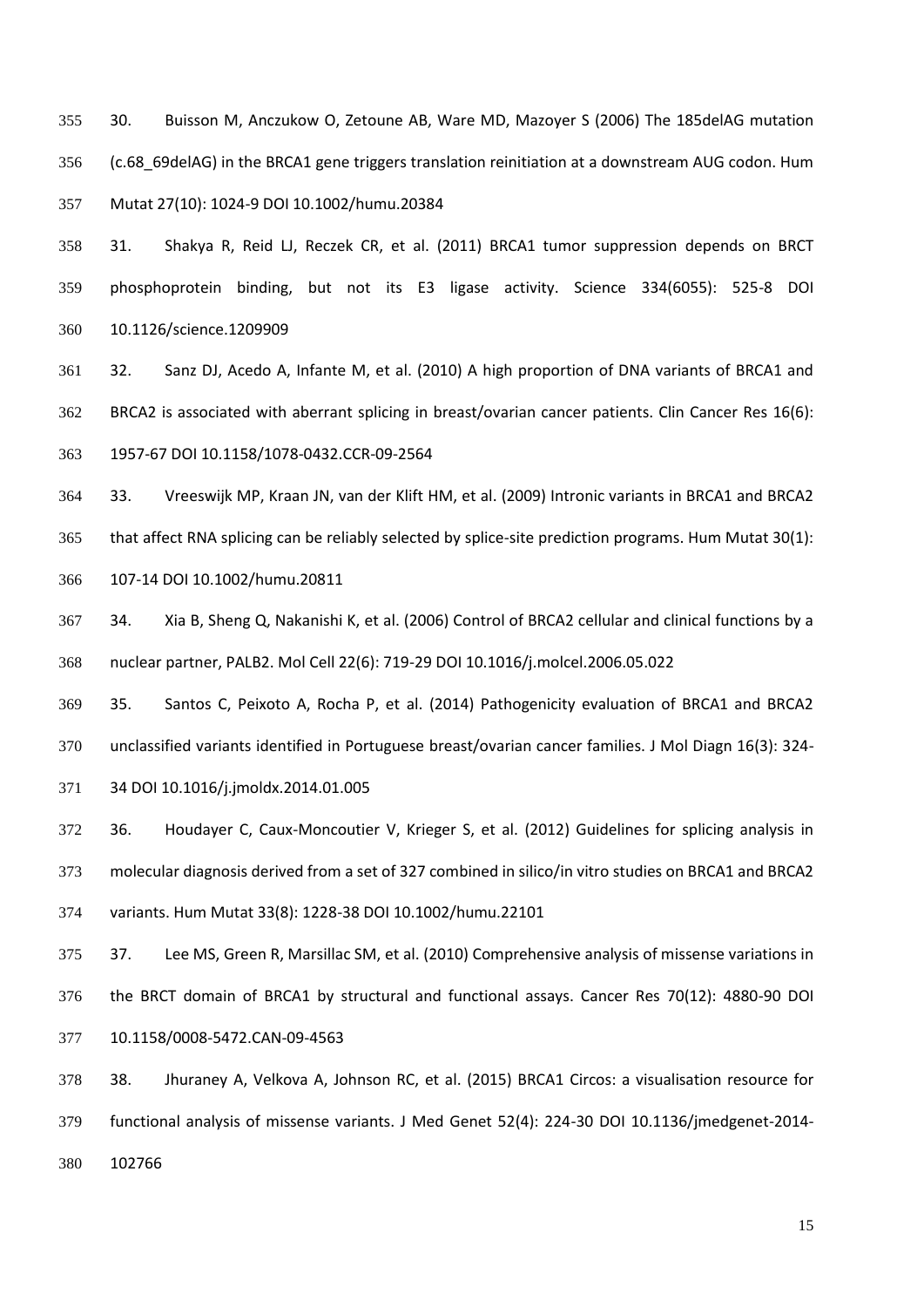- 39. Lek M, Karczewski K, Minikel E, et al. (2015) Analysis of protein-coding genetic variation in 60,706 humans. bioRxiv: DO[I http://dx.doi.org/10.1101/030338](http://dx.doi.org/10.1101/030338)
- 40. Millot GA, Berger A, Lejour V, et al. (2011) Assessment of human Nter and Cter BRCA1 mutations using growth and localization assays in yeast. Hum Mutat 32(12): 1470-80 DOI 10.1002/humu.21608
- 41. Scottish/Northern Irish BBC (2003) BRCA1 and BRCA2 mutations in Scotland and Northern Ireland. Br J Cancer 88(8): 1256-62 DOI 10.1038/sj.bjc.6600840
- 42. Bonnet C, Krieger S, Vezain M, et al. (2008) Screening BRCA1 and BRCA2 unclassified variants
- for splicing mutations using reverse transcription PCR on patient RNA and an ex vivo assay based on a
- splicing reporter minigene. J Med Genet 45(7): 438-46 DOI 10.1136/jmg.2007.056895
- 43. Schoumacher F, Glaus A, Mueller H, Eppenberger U, Bolliger B, Senn HJ (2001) BRCA1/2 mutations in Swiss patients with familial or early-onset breast and ovarian cancer. Swiss Med Wkly 131(15-16): 223-6 DOI 2001/15/smw-09677
- 44. Barker DF, Almeida ER, Casey G, et al. (1996) BRCA1 R841W: a strong candidate for a common mutation with moderate phenotype. Genet Epidemiol 13(6): 595-604 DOI 10.1002/(SICI)1098- 396 2272(1996)13:6<595::AID-GEPI5&gt;3.0.CO;2-#
- - 45. Durocher F, Shattuck-Eidens D, McClure M, et al. (1996) Comparison of BRCA1 polymorphisms, rare sequence variants and/or missense mutations in unaffected and breast/ovarian cancer populations. Hum Mol Genet 5(6): 835-42
- 46. Goldgar DE, Easton DF, Deffenbaugh AM, et al. (2004) Integrated evaluation of DNA sequence variants of unknown clinical significance: application to BRCA1 and BRCA2. Am J Hum Genet 75(4): 535- 44 DOI 10.1086/424388
- 47. Panguluri RC, Brody LC, Modali R, et al. (1999) BRCA1 mutations in African Americans. Hum Genet 105(1-2): 28-31
- 48. van Orsouw NJ, Dhanda RK, Elhaji Y, et al. (1999) A highly accurate, low cost test for BRCA1 mutations. J Med Genet 36(10): 747-53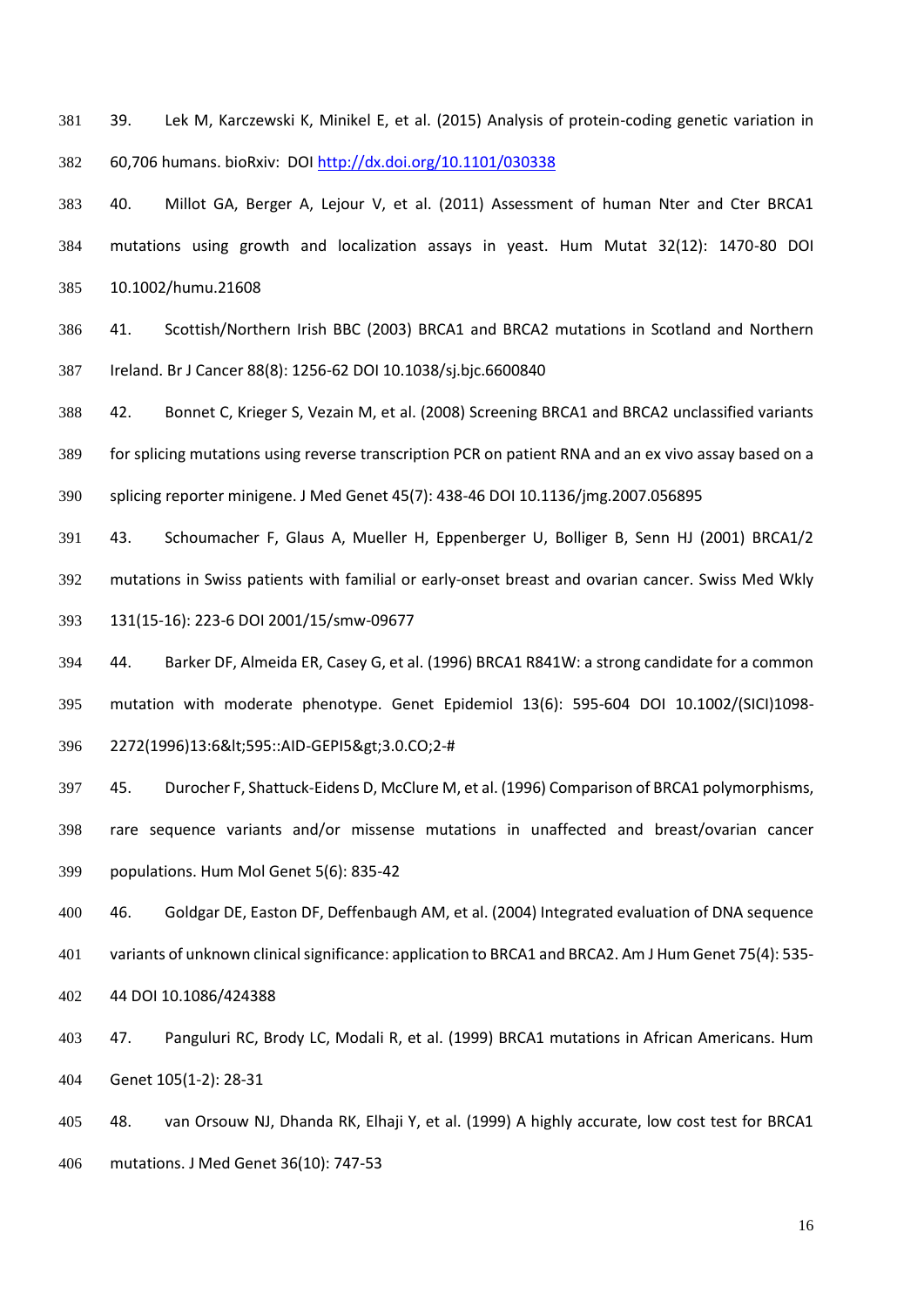49. Vallon-Christersson J, Cayanan C, Haraldsson K, et al. (2001) Functional analysis of BRCA1 C- terminal missense mutations identified in breast and ovarian cancer families. Hum Mol Genet 10(4): 353-60

 50. Scott CL, Jenkins MA, Southey MC, et al. (2003) Average age-specific cumulative risk of breast cancer according to type and site of germline mutations in BRCA1 and BRCA2 estimated from multiple- case breast cancer families attending Australian family cancer clinics. Hum Genet 112(5-6): 542-51 DOI 10.1007/s00439-003-0908-6

 51. Laraqui A, Uhrhammer N, Lahlou-Amine I, et al. (2013) Mutation screening of the BRCA1 gene in early onset and familial breast/ovarian cancer in Moroccan population. Int J Med Sci 10(1): 60-7 DOI 10.7150/ijms.5014

 52. Chenevix-Trench G, Healey S, Lakhani S, et al. (2006) Genetic and histopathologic evaluation of BRCA1 and BRCA2 DNA sequence variants of unknown clinical significance. Cancer Res 66(4): 2019- 27 DOI 10.1158/0008-5472.CAN-05-3546

 53. Martinez-Ferrandis JI, Vega A, Chirivella I, et al. (2003) Mutational analysis of BRCA1 and BRCA2 in Mediterranean Spanish women with early-onset breast cancer: identification of three novel pathogenic mutations. Hum Mutat 22(5): 417-8 DOI 10.1002/humu.9188

 54. Hilton JL, Geisler JP, Rathe JA, Hattermann-Zogg MA, DeYoung B, Buller RE (2002) Inactivation of BRCA1 and BRCA2 in ovarian cancer. J Natl Cancer Inst 94(18): 1396-406

55. Thery JC, Krieger S, Gaildrat P, et al. (2011) Contribution of bioinformatics predictions and

functional splicing assays to the interpretation of unclassified variants of the BRCA genes. Eur J Hum

Genet 19(10): 1052-8 DOI 10.1038/ejhg.2011.100

 56. Guidugli L, Carreira A, Caputo SM, et al. (2014) Functional assays for analysis of variants of uncertain significance in BRCA2. Hum Mutat 35(2): 151-64 DOI 10.1002/humu.22478

- 57. Stegel V, Krajc M, Zgajnar J, et al. (2011) The occurrence of germline BRCA1 and BRCA2
- sequence alterations in Slovenian population. BMC Med Genet 12: 9 DOI 10.1186/1471-2350-12-9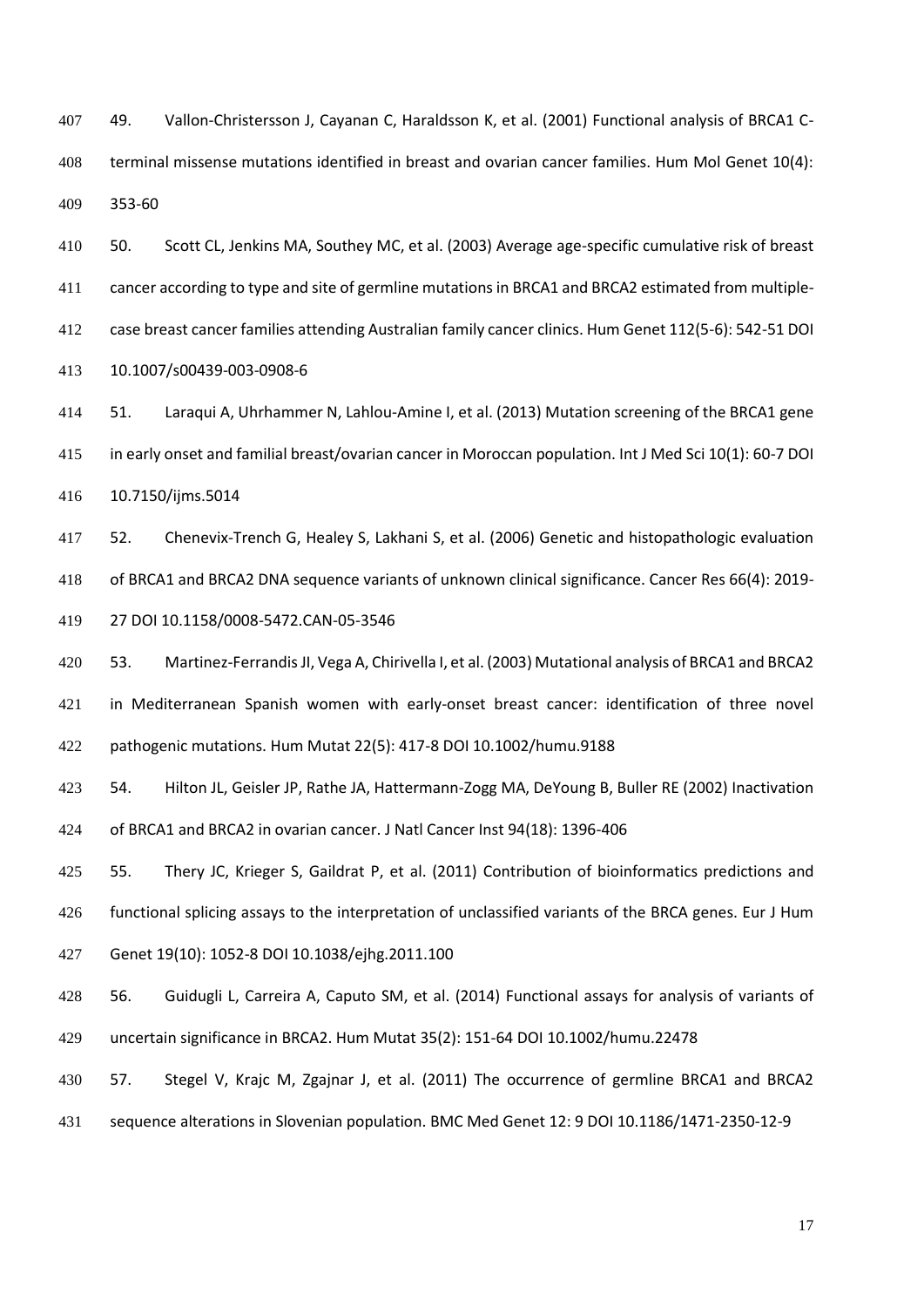58. Simard J, Dumont M, Moisan AM, et al. (2007) Evaluation of BRCA1 and BRCA2 mutation prevalence, risk prediction models and a multistep testing approach in French-Canadian families with high risk of breast and ovarian cancer. J Med Genet 44(2): 107-21 DOI 10.1136/jmg.2006.044388

 59. Castera L, Krieger S, Rousselin A, et al. (2014) Next-generation sequencing for the diagnosis of hereditary breast and ovarian cancer using genomic capture targeting multiple candidate genes. Eur J Hum Genet 22(11): 1305-13 DOI 10.1038/ejhg.2014.16

- 60. Wagner TM, Hirtenlehner K, Shen P, et al. (1999) Global sequence diversity of BRCA2: analysis
- of 71 breast cancer families and 95 control individuals of worldwide populations. Hum Mol Genet 8(3):

413-23

 61. Kanchi KL, Johnson KJ, Lu C, et al. (2014) Integrated analysis of germline and somatic variants in ovarian cancer. Nat Commun 5: 3156 DOI 10.1038/ncomms4156

 62. Karchin R, Agarwal M, Sali A, Couch F, Beattie MS (2008) Classifying Variants of Undetermined Significance in BRCA2 with protein likelihood ratios. Cancer Inform 6: 203-16

 63. Guidugli L, Pankratz VS, Singh N, et al. (2013) A classification model for BRCA2 DNA binding domain missense variants based on homology-directed repair activity. Cancer Res 73(1): 265-75 DOI

10.1158/0008-5472.CAN-12-2081

 64. Llort G, Munoz CY, Tuser MP, et al. (2002) Low frequency of recurrent BRCA1 and BRCA2 mutations in Spain. Hum Mutat 19(3): 307 DOI 10.1002/humu.9014

65. Menendez M, Castellsague J, Mirete M, et al. (2012) Assessing the RNA effect of 26 DNA

variants in the BRCA1 and BRCA2 genes. Breast Cancer Res Treat 132(3): 979-92 DOI 10.1007/s10549-

011-1661-5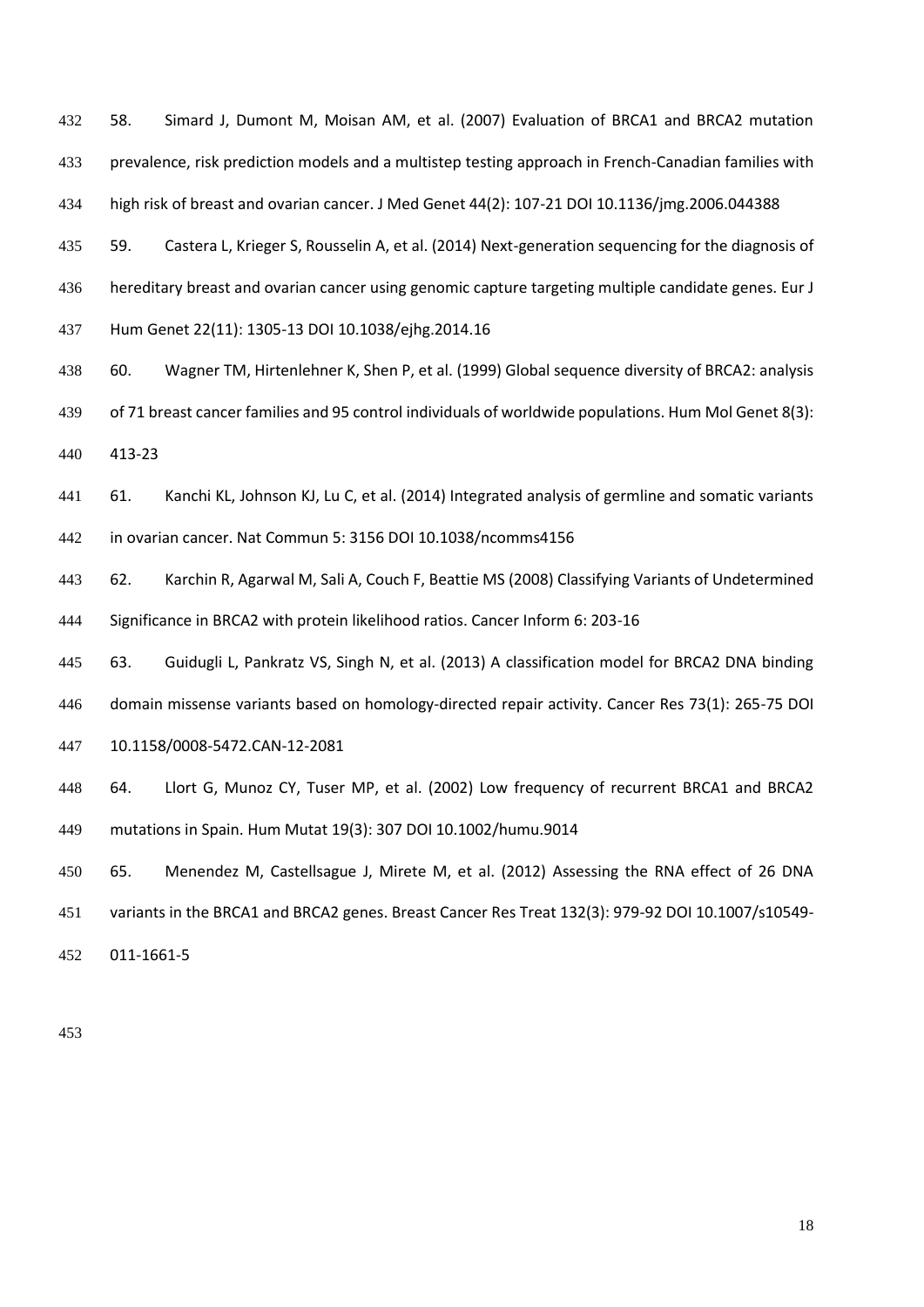#### **Figure and table legends:**

 **Figure 1** cDNA analysis. At the top of each image the wild type (WT) sequence is shown, followed by the alternative sequences observed in the patient samples. At the bottom the electropherograms are displayed. (a) *BRCA1* c.213-5T>A resulted in an inclusion of 59 nucleotides from the 3'end of intron 5 (r.212\_213ins213- 59\_213-1 p.Arg71Serfs\*11). (b) *BRCA1* c.5434C>G resulted in skipping of exon 23 (r.5407\_5467del p.Gly1803Glnfs\*11). Electropherogram displayed with sequences from the reverse primer. (c) *BRCA2* c.68-7T>A resulted in increased skipping of exon 3 (r.68\_316del p.Asp23\_Leu105del), which is a normal alternative splicing event.

 **Figure 2** Trans-activation assay. a) A simplified view of the assay set-up; Plasmids with constructs encoding a DNA binding domain (DBD) and the C-terminal of BRCA1 (amino acids 1396-1863) were co-transfected into HEK293 and BHK-21 cells with a reporter plasmid containing firefly luciferase. If the plasmids with the C- terminal part of BRCA1 have trans-activation activity, they will activate transcription of firefly luciferase, luciferase activity is measured and quantitated. b) The dual luciferase reporter assay (Promega) was used to evaluate the trans-activation activity of *BRCA1* BRCT variants in BHK-21 cells and HEK293 cells. The first three columns represent controls: wild type (WT) BRCA1, a neutral polymorphism (p.Ser1613Gly) and a pathogenic variant (p.Met1775Arg), respectively. p.Asp1692Ala (*BRCA1* c.5075A>C) and p.Val1838Gly (*BRCA1* c.5513T>G) had no trans-activation activity, whereas p.Gly1709Arg (*BRCA1* c.5125G>A) showed normal activity. c) Western blot results from proteins isolated from one of the transfections in BHK-21 cells and HEK293 cells. Samples were normalized according to renilla expression measured by CLARIOstar (BMG LABTECH).**Table 1.** The variants/samples investigated in this study. VUS = Variant of unknown clinical significance. Variants marked in bold have not previously been reported in the literature.

**Table 2.** List of primers for each sequence variant and the size of the PCR-products without alternative splicing.

 **Table 3.** Predictions, database results and literature for each variant included in the study. Six databases were explored, the Exome Aggregation Consortium (ExAC), the Exome Variant Server (EVS), the Single Nucleotide Polymorphism Database (dbSNP), ClinVar, the Human Gene Mutation Database (HGMD) and the Breast Cancer Information Core (BIC). HD=HumDiv, HV=HumVar, NFE=European (non-Finnish), EA=European American, AA=African American, DM=Disease-causing Mutation, DM?=Conflicting evidence for Disease-causing Mutation.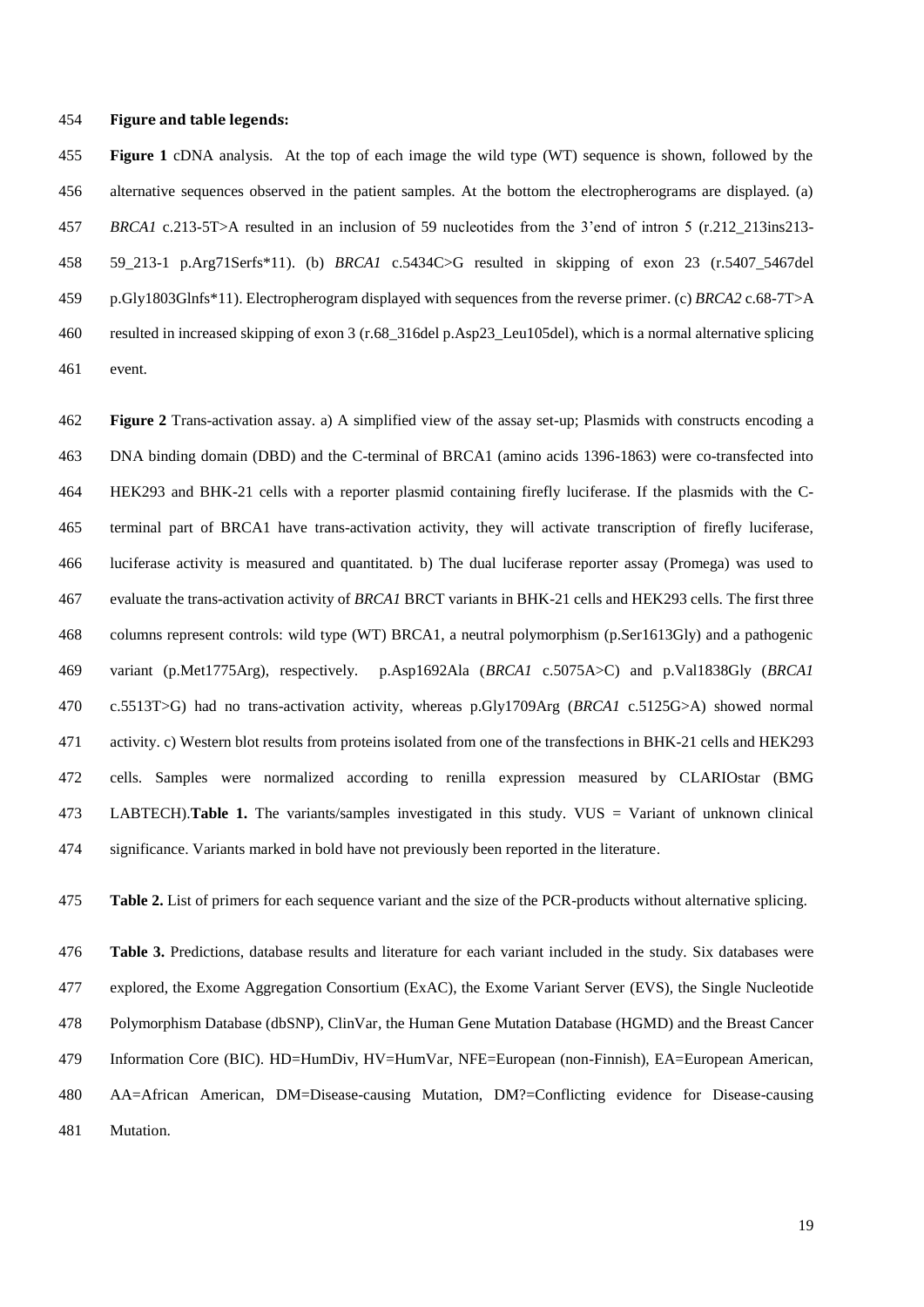- **Table 4.** Splice prediction information for variants with abnormal splicing. Predictions were gathered from the nearest predicted splice site (ss) change where predictions from several programs (at least two) were made, for these three variants, only 3'ss were identified. An exception was made for c.213-5T>A, where also the ss at c.213- 59 was included in the table. Threshold was set to zero for all four programs. "Pos. ss"= Position of splice site in regards to sequence variant. Numbers are nucleotides to the splice junction, meaning -0 is right upstream of the variant, while +0 is right downstream. "NP"=Not predicted, "-"=No change in prediction, "New"=not predicted
- in the WT sequence and "Lost"=Not predicted in the variant sequence.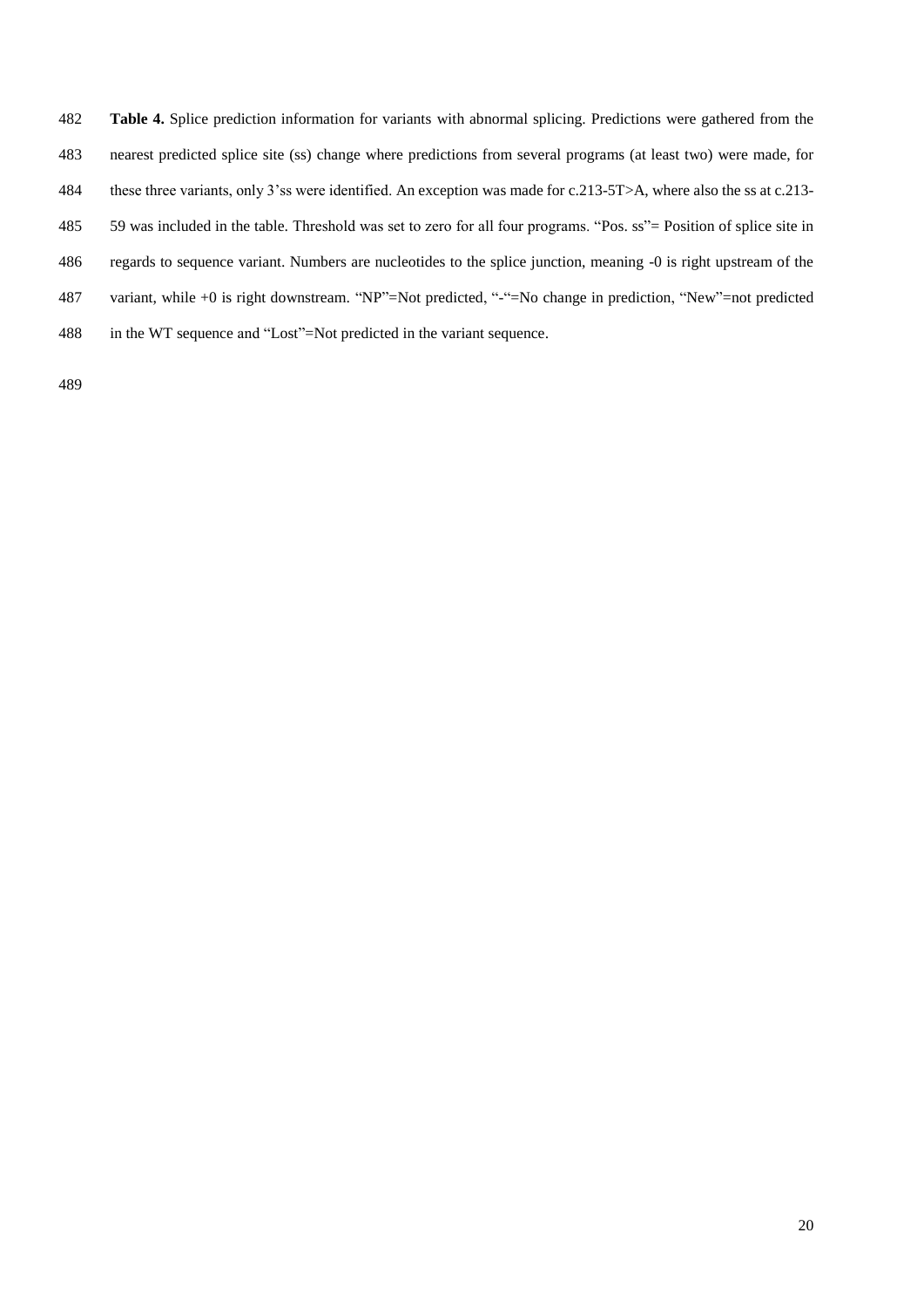

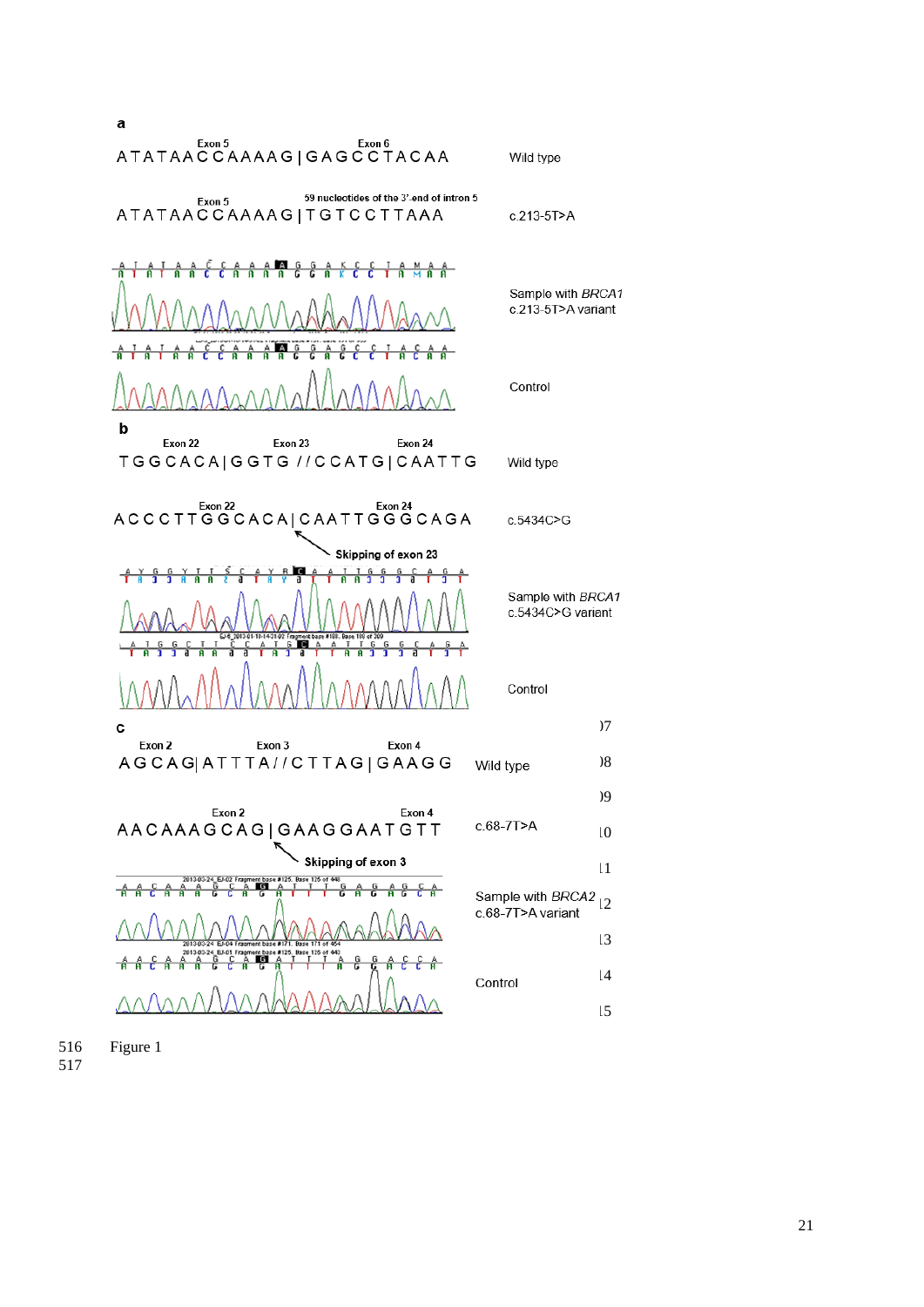

Figure 2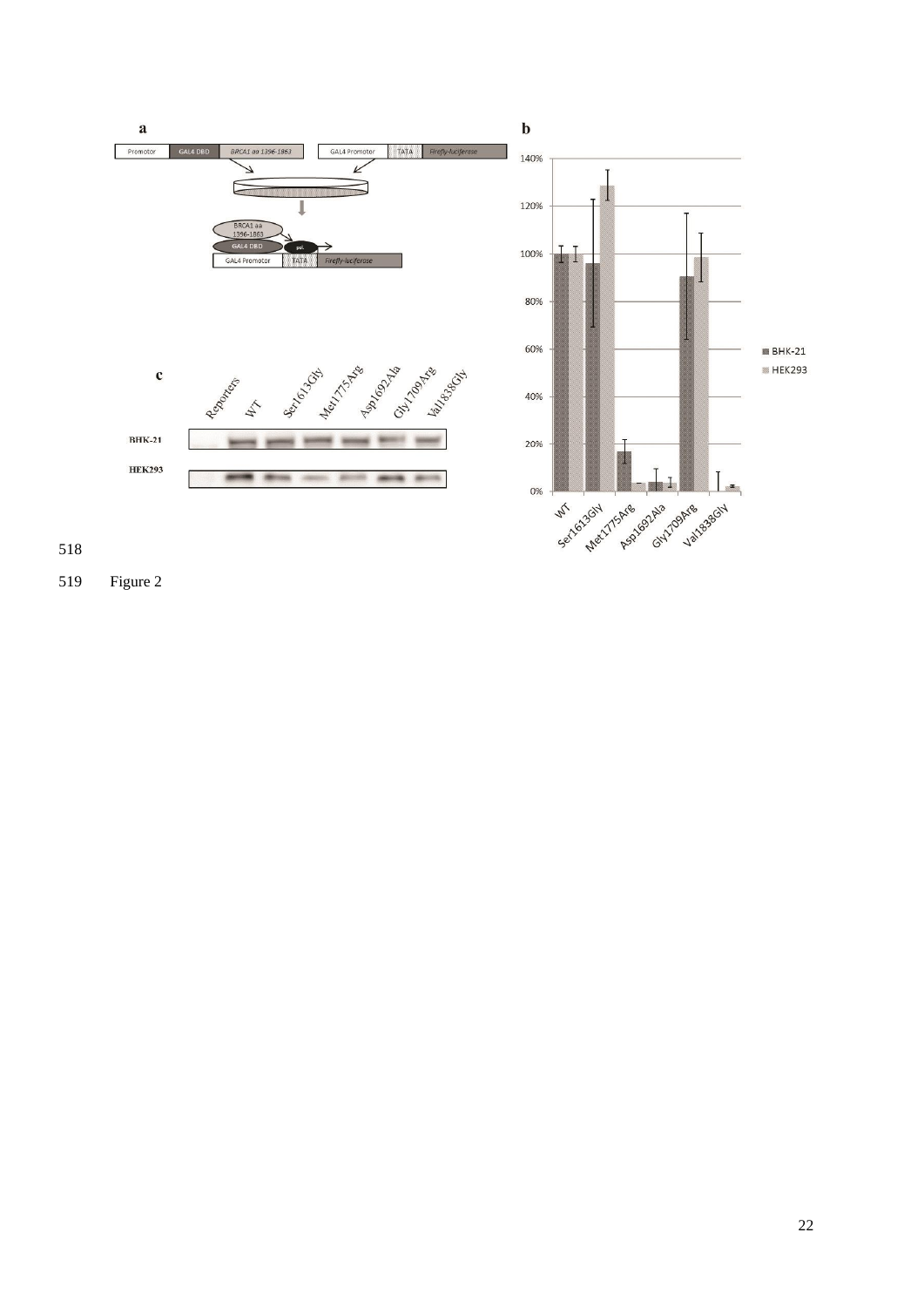| <b>Table 1Mutation</b>        | <b>Location</b> | Protein             | <b>Patient</b> | <b>Final Classification</b> |
|-------------------------------|-----------------|---------------------|----------------|-----------------------------|
| <b>BRCA1</b>                  |                 |                     |                |                             |
| c.-20+521_-20+525delAAAAA     | Intron 1        |                     | 1              | 2 – likely benign           |
| c.140G > T                    | Exon 5          | p.Cys47Phe          | $\overline{c}$ | 4 – likely pathogenic       |
| $c.213 - 5T > A$ <sup>a</sup> | Intron 5        |                     | 3              | 4 – likely pathogenic       |
| c.486G > T                    | Exon 8          | $p = (p.Vall62Val)$ | 4              | 2 – likely benign           |
| $c.548-17G > T$               | Intron 8        |                     | 5              | $2$ – likely benign         |
| c.734A > T                    | Exon 11         | p.Asp245Val         | 6              | $3 - VUS$                   |
| c.1419C>T                     | Exon 11         | $p = (p.Asn473Asn)$ | 7              | $3 - VUS$                   |
| c.1487G>A                     | Exon 11         | p.Arg496His         | 8              | $2$ – likely benign         |
| c.2521C>T                     | Exon 11         | p.Arg841Trp         | 9              | 2 – likely benign           |
| c.3418A > G <sup>b</sup>      | Exon 11         | p.Ser1140Gly        | 10             | $1 - \text{benign}$         |
| c.3708T>G                     | Exon 11         | p.Asn1236Lys        | 11             | $3 - VUS$                   |
| c.5075A>C $\degree$           | Exon 18         | p.Asp1692Ala        | 12             | $3 - VUS$                   |
| c.5096G > A                   | Exon 18         | p.Arg1699Gln        | 13             | 4 - Likely pathogenic       |
| c.5117G > C                   | Exon 18         | p.Gly1706Ala        | 9              | 2 – likely benign           |
| c.5123C>T                     | Exon 18         | p.Ala1708Val        | 14             | $3 - VUS$                   |
| c.5125G>A $c$                 | Exon 18         | p.Gly1709Arg        | 15             | $3 - VUS$                   |
| c.5434C>G <sup>a</sup>        | Exon 23         | p.Pro1812Ala        | 16             | 4 – likely pathogenic       |
| c.5513T>G $^{\rm c}$          | Exon 24         | p.Val1838Gly        | 17             | $3 - VUS$                   |
| <b>BRCA2</b>                  |                 |                     |                |                             |
| c.40A > G                     | Exon 2          | p.Ile14Val          | 18             | $3 - VUS$                   |
| $c.68-7T>Aa$                  | Intron 2        |                     | 19             | $2$ – likely benign         |
| c.750G <sub>2</sub> A         | Exon 9          | $p = (p.Val250Val)$ | 20, 33         | $2$ – likely benign         |
| c.2680G > A                   | Exon 11         | p.Val894Ile         | 21             | 2 – likely benign           |
| c.3568C > T <sup>d</sup>      | Exon 11         | p.Arg1190Trp        | 22             | $2$ – likely benign         |
| c.4068G>A <sup>b</sup>        | Exon 11         | $p = (pLeu1356Leu)$ | 23, 10         | $1 - \text{benign}$         |
| c.4828G > A                   | Exon 11         | p.Val1610Met        | 24             | $3 - VUS$                   |
| c.5272 5274delAAT             | Exon 11         | p.Asn1758del        | 25             | $3 - VUS$                   |
| c.6100C > T                   | Exon 11         | p.Arg2034Cys        | 26             | 2 – likely benign           |
| c.6821G > T                   | Exon 11         | p.Gly2274Val        | 27             | 2 – likely benign           |
| c.7301A>C                     | Exon 14         | p.Lys2434Thr        | 28             | $3 - VUS$                   |
| c.8177A > G                   | Exon 18         | p.Tyr2726Cys        | 29             | $3 - VUS$                   |
| c.8323A > G                   | Exon 18         | p.Met2775Val        | 30             | $3 - VUS$                   |
| c.9116C > T                   | Exon 23         | p.Pro3039Leu        | 31, 32         | $3 - VUS$                   |

520 **<sup>a</sup>** Affects pre-mRNA splicing

- 521 **b** Reported homozygote in ExAC
- 522 <sup>c</sup> Part of the BRCT dual luciferase reporter assay
- 523 **<sup>d</sup>** Not able to confirm biallelic expression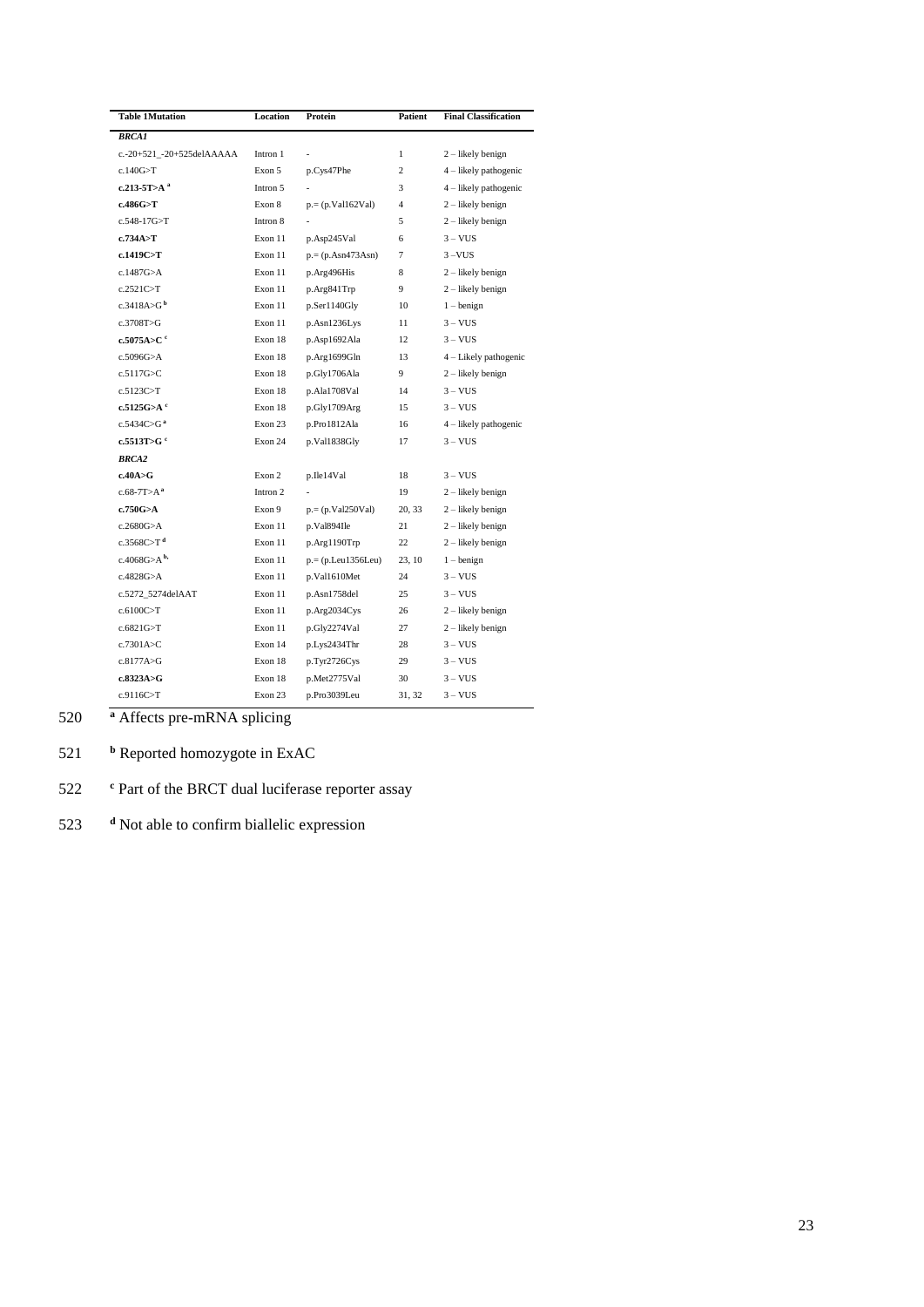# Table 2.

|                   | Mutation                  | Location | Forward primer | $5' \rightarrow 3'$         | Reverse primer | $5' \rightarrow 3'$          | Amplicon size (bp) |
|-------------------|---------------------------|----------|----------------|-----------------------------|----------------|------------------------------|--------------------|
| BRCA1             | c.-20+521 -20+525delAAAAA | Intron 1 | BRCA1 ex1.F    | CTCGCTGAGACTTCCTGGAC        | BRCA1 ex3.R    | TGTGGAGACAGGTTCCTTGA         | 227                |
|                   | c.140G > T                | Exon 5   | BRCA1 ex2.F    | GCTCTTCGCGTTGAAGAAGT        | BRCA1 ex7.R    | GAAGTCTTTTGGCACGGTTT         | 400                |
|                   | $c.213-5T > A$            | Intron 5 | BRCA1 ex2.F    | GCTCTTCGCGTTGAAGAAGT        | BRCA1 ex7.R    | GAAGTCTTTTGGCACGGTTT         | 400                |
|                   | c.486G > T                | Exon 8   | BRCA1 ex6.F    | CAGCTTGACACAGGTTTGGA        | BRCA1 ex11a.R  | TTTCTGGATGCCTCTCAGCT         | 499                |
|                   | c.548-17G>T               | Intron 8 | BRCA1 ex6.F    | CAGCTTGACACAGGTTTGGA        | BRCA1 ex11a.R  | TTTCTGGATGCCTCTCAGCT         | 499                |
|                   | c.734A > T                | Exon 11  | BRCA1 ex8.F    | GAGGACAAAGCAGCGGATAC        | BRCA1 ex11.1R  | GCTGTAATGAGCTGGCATGA         | 359                |
|                   | c.1419C>T                 | Exon 11  | BRCA1 ex8.F    | GAGGACAAAGCAGCGGATAC        | BRCA1 ex11.2R  | CCGTTTGGTTAGTTCCCTGA         | 1,124              |
|                   | c.1487G>A                 | Exon 11  | BRCA1 ex8.F    | GAGGACAAAGCAGCGGATAC        | BRCA1 ex11.2R  | CCGTTTGGTTAGTTCCCTGA         | 1,124              |
|                   | c.2521C>T                 | Exon 11  | BRCA1 ex11.F   | CAGCATTTGAAAACCCCAAG        | BRCA1 ex13.R   | ATGGAAGGGTAGCTGTTAGAAGG      | 1,879              |
|                   | c.3418A>G                 | Exon 11  | BRCA1 ex11.1F  | TAGGGGTTTTGCAACCTGAG        | BRCA1 ex13.R   | ATGGAAGGGTAGCTGTTAGAAGG      | 1,039              |
|                   | c.3708T > G               | Exon 11  | BRCA1 ex11.1F  | TAGGGGTTTTGCAACCTGAG        | BRCA1 ex13.R   | ATGGAAGGGTAGCTGTTAGAAGG      | 1,039              |
|                   | c.5075A>C                 | Exon 18  | BRCA1 ex16.F   | GGGAGAAGCCAGAATTGACA        | BRCA1 ex20.R   | <b>CTCGCTTTGGACCTTGGTG</b>   | 354                |
|                   | c.5096G > A               | Exon 18  | BRCA1 ex16.F   | GGGAGAAGCCAGAATTGACA        | BRCA1 ex20.R   | CTCGCTTTGGACCTTGGTG          | 354                |
|                   | c.5117G>C                 | Exon 18  | BRCA1 ex16.F   | GGGAGAAGCCAGAATTGACA        | BRCA1 ex20.R   | CTCGCTTTGGACCTTGGTG          | 354                |
|                   | c.5123C>T                 | Exon 18  | BRCA1 ex16.F   | GGGAGAAGCCAGAATTGACA        | BRCA1 ex20.R   | CTCGCTTTGGACCTTGGTG          | 354                |
|                   | c.5125G>A                 | Exon 18  | BRCA1 ex16.F   | GGGAGAAGCCAGAATTGACA        | BRCA1 ex20.R   | CTCGCTTTGGACCTTGGTG          | 354                |
|                   | c.5434C>G                 | Exon 23  | BRCA1 ex21.F   | TTCAGGGGGCTAGAAATCTG        | BRCA1 ex24.R   | AAGCTCATTCTTGGGGTCCT         | 289                |
|                   | c.5513T>G                 | Exon 24  | BRCA1 ex21.F   | TTCAGGGGGCTAGAAATCTG        | BRCA1 ex24.R   | GGGGTATCAGGTAGGTGTCC         | 289                |
| BRCA <sub>2</sub> | c.40A>G                   | Exon 2   | BRCA2 ex1.F    | AGCGTGAGGGGACAGATTTG        | BRCA2 ex4.R    | GTGGACAGGAAACATCATCTGC       | 519                |
|                   | $c.68-7T>A$               | Intron 2 | BRCA2 ex1.F    | AGCGTGAGGGGACAGATTTG        | BRCA2 ex4.R    | GTGGACAGGAAACATCATCTGC       | 519                |
|                   | c.750G>A                  | Exon 9   | BRCA2 ex7.F    | AGGAGCTGAGGTGGATCCTG        | BRCA2 ex11.R1  | TCAGAATTGTCCCAAAAGAGCT       | 1,451              |
|                   | c.2680G > A               | Exon 11  | BRCA2 ex10.F   | <b>GTTCAGCCCAGTTTGAAGCA</b> | BRCA2 ex11.R2  | TGACACTTGGGTTGCTTGTT         | 980                |
|                   | c.3568C>T                 | Exon 11  | BRCA2 ex10.F   | GTTCAGCCCAGTTTGAAGCA        | BRCA2 ex11.R3  | CTTGAGCTTTCGCAACTTCC         | 2,343              |
|                   | c.4068G>A                 | Exon 11  | BRCA2 ex10.F   | GTTCAGCCCAGTTTGAAGCA        | BRCA2 ex11.R3  | CTTGAGCTTTCGCAACTTCC         | 2,343              |
|                   | c.4828G>A                 | Exon 11  | BRCA2 ex11.F1  | CAATGGGCAAAGACCCTAAA        | BRCA2 ex13.R   | CGAAAGGGTACACAGGTAATCG       | 2,324              |
|                   | c.5272 5274delAAT         | Exon 11  | BRCA2 ex11.F2  | TTTGATGGTCAACCAGAAAGAA      | BRCA2 ex13.R   | CGAAAGGGTACACAGGTAATCG       | 1,916              |
|                   | c.6100C>T                 | Exon 11  | BRCA2 ex11.F3  | CGCAAGACAAGTGTTTTCTGA       | BRCA2 ex13.R   | CGAAAGGGTACACAGGTAATCG       | 1,023              |
|                   | c.6821G > T               | Exon 11  | BRCA2 ex11.F3  | CGCAAGACAAGTGTTTTCTGA       | BRCA2 ex13.R   | CGAAAGGGTACACAGGTAATCG       | 1,023              |
|                   | c.7301A>C                 | Exon 14  | BRCA2 ex11.F4  | TGTCCCGAAAATGAGGAAATGG      | BRCA2 ex16.R   | TGTGAAACTGAAAAGACTCTGCA      | 925                |
|                   | c.8177A>G                 | Exon 18  | BRCA2 ex16.F   | GGTGGATGGCTCATACCCTC        | BRCA2 ex20.R   | <b>TTTGCTGCTTCCTTTTCTTCC</b> | 809                |
|                   | c.8323A>G                 | Exon 18  | BRCA2 ex16.F   | GGTGGATGGCTCATACCCTC        | BRCA2 ex20.R   | <b>TTTGCTGCTTCCTTTTCTTCC</b> | 809                |
|                   | c.9116C>T                 | Exon 23  | BRCA2 ex21.F   | GAAGAATGCAGCAGACCCAG        | BRCA2 ex25.R   | TGTCTCTTGAAAGTGGCCCT         | 751                |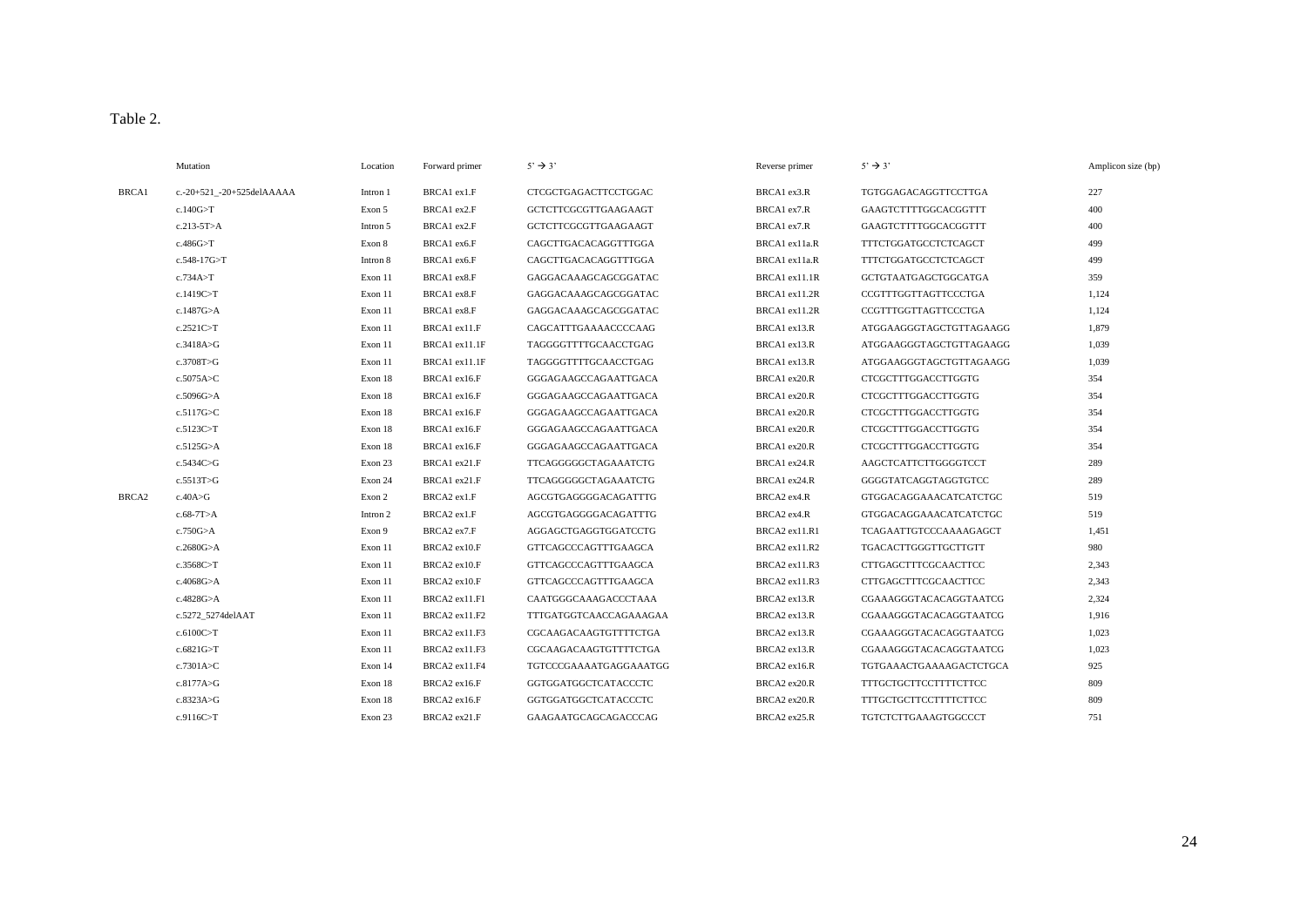# Table 3.

| <b>Mutation</b>                            | Location | Protein                     | <b>Prediction programs</b> |             |                        | <b>Databases</b>                                                   |                               |                            |               |                                                                                                           |                   |                    | Ref.                       |
|--------------------------------------------|----------|-----------------------------|----------------------------|-------------|------------------------|--------------------------------------------------------------------|-------------------------------|----------------------------|---------------|-----------------------------------------------------------------------------------------------------------|-------------------|--------------------|----------------------------|
|                                            |          |                             | Align<br><b>GVGD</b>       | <b>SIFT</b> | <b>Mutation taster</b> | PolyPhen2                                                          | <b>ExAC</b>                   | <b>ESP/EVS</b>             | dbSNP         | <b>ClinVar</b>                                                                                            | <b>HGMD</b>       | BIC                |                            |
| <b>BRCA1</b>                               |          |                             |                            |             |                        |                                                                    |                               |                            |               |                                                                                                           |                   |                    |                            |
| $c.-20+521$ -<br>20+525del<br><b>AAAAA</b> | Intron 1 |                             |                            |             |                        |                                                                    |                               |                            |               |                                                                                                           |                   |                    |                            |
| c.140G>T                                   | Exon 5   | p.Cys47Phe                  | C65                        | Deleterious | Disease causing        | HD: POSSIBLY<br><b>DAMAGING</b><br>HV: BENIGN                      |                               |                            | rs80357150    | RCV000111876.1<br>RCV000047469.2                                                                          | CM032549<br>(DM)  | x2<br><b>VUS</b>   | [36, 40,<br>41]            |
| $c.213 - 5T > A$                           | Intron 5 |                             |                            |             |                        |                                                                    |                               |                            |               |                                                                                                           |                   |                    |                            |
| c.486G>T                                   | Exon 8   | $p = (p.Val162Val)$         |                            |             |                        |                                                                    |                               | $\overline{\phantom{a}}$   |               |                                                                                                           |                   |                    |                            |
| c.548-17G>T                                | Intron 8 |                             |                            |             |                        |                                                                    | ALL:T=0.017%N<br>FE:0.023%    | $\overline{\phantom{a}}$   | rs80358014    | RCV000197647.2<br>RCV000123884.2<br>RCV000031256.6ª                                                       |                   | x31<br><b>VUS</b>  | [20, 26,<br>42]            |
| c.734A > T                                 | Exon 11  | p.Asp245Val                 | $_{\rm C0}$                | Deleterious | Disease causing        | HD: PROBABLY<br><b>DAMAGING</b><br><b>HV: POSSIBLY</b><br>DAMAGING | ALL:T=0.00084%<br>NFE:0.0015% | $\sim$                     | rs80356865    | RCV000049112.4<br>RCV000129392.2<br>RCV000112778.1                                                        |                   | x1<br><b>VUS</b>   |                            |
| c.1419C>T                                  | Exon 11  | $p_{0} =$<br>(p. Asn473Asn) |                            |             |                        |                                                                    | ALL:T=0.0025%<br>NFE:0.0045%  | $\sim$                     | $\mathcal{L}$ | RCV000165155.1                                                                                            |                   |                    |                            |
| c.1487G>A                                  | Exon 11  | p.Arg496His                 | $_{\rm CO}$                | Tolerated   | Polymorphism           | HD: BENIGN<br>HV: BENIGN                                           | ALL:A=0.047%<br>NFE:0.077%    | EA: T=0.09%<br>AA: T=0.00% | rs28897677    | RCV000120286.3<br>RCV000111630.5 <sup>a</sup><br>RCV000034727.3<br>RCV000047494.5<br>RCV000162601.1       | CM014323<br>(DM?) | x86<br><b>VUS</b>  | [20, 43]                   |
| c.2521C > T                                | Exon 11  | p.Arg841Trp                 | C15                        | Deleterious | Polymorphism           | HD: BENIGN<br>HV: BENIGN                                           | ALL:T=0.17%NF<br>E:0.22%      | EA: A=0.31%<br>AA: A=0.09% | rs1800709     | RCV000120283.3<br>RCV000034733.3<br>RCV000047867.5<br>RCV000019251.10 <sup>a</sup><br>RCV000162566.1      | CM004236<br>(DM?) | x119<br><b>VUS</b> | [20, 44]<br>46]            |
| c.3418A>G                                  | Exon 11  | p.Ser1140Gly                | $_{\rm C0}$                | Tolerated   | Polymorphism           | HD: BENIGN<br>HV: BENIGN                                           | ALL:G=0.31%NF<br>E:0.013%     | EA: C=0.01%<br>AA: C=3.09% | rs2227945     | RCV000112092.5ª<br>RCV000048187.5<br>RCV000157733.1<br>RCV000162594.1<br>RCV000034741.3<br>RCV000120277.6 |                   | x29<br><b>VUS</b>  | [20, 47]                   |
| c.3708T>G                                  | Exon 11  | p.Asn1236Lys                | $_{\rm CO}$                | Tolerated   | Polymorphism           | HD: BENIGN<br>HV: BENIGN                                           | ALL:G=0.024%<br>NFE:0.027%    | EA: C=0.03%<br>AA: C=0.00% | rs28897687    | RCV000120300.3<br>RCV000083197.5<br>RCV000131695.3<br>RCV000048292.6<br>RCV000148395.2                    | CM994631<br>(DM?) | x35<br><b>VUS</b>  | [23, 48]                   |
| c.5075A>C                                  | Exon 18  | p.Asp1692Ala                | C65                        | Deleterious | Disease causing        | HD: BENIGN<br>HV: BENIGN                                           |                               |                            |               |                                                                                                           |                   |                    |                            |
| c.5096G>A                                  | Exon 18  | p.Arg1699Gln                | C <sub>35</sub>            | Deleterious | Disease causing        | HD: PROBABLY<br><b>DAMAGING</b><br>HV: PROBABLY<br>DAMAGING        | ALL:A=0.0025%<br>NFE:0.0045%  | $\overline{\phantom{a}}$   | rs41293459    | RCV000195350.2<br>RCV000131564.2<br>RCV000048790.4<br>RCV000031217.11                                     | CM034007<br>(DM)  | x11<br><b>VUS</b>  | [20, 22,<br>23, 36,<br>49] |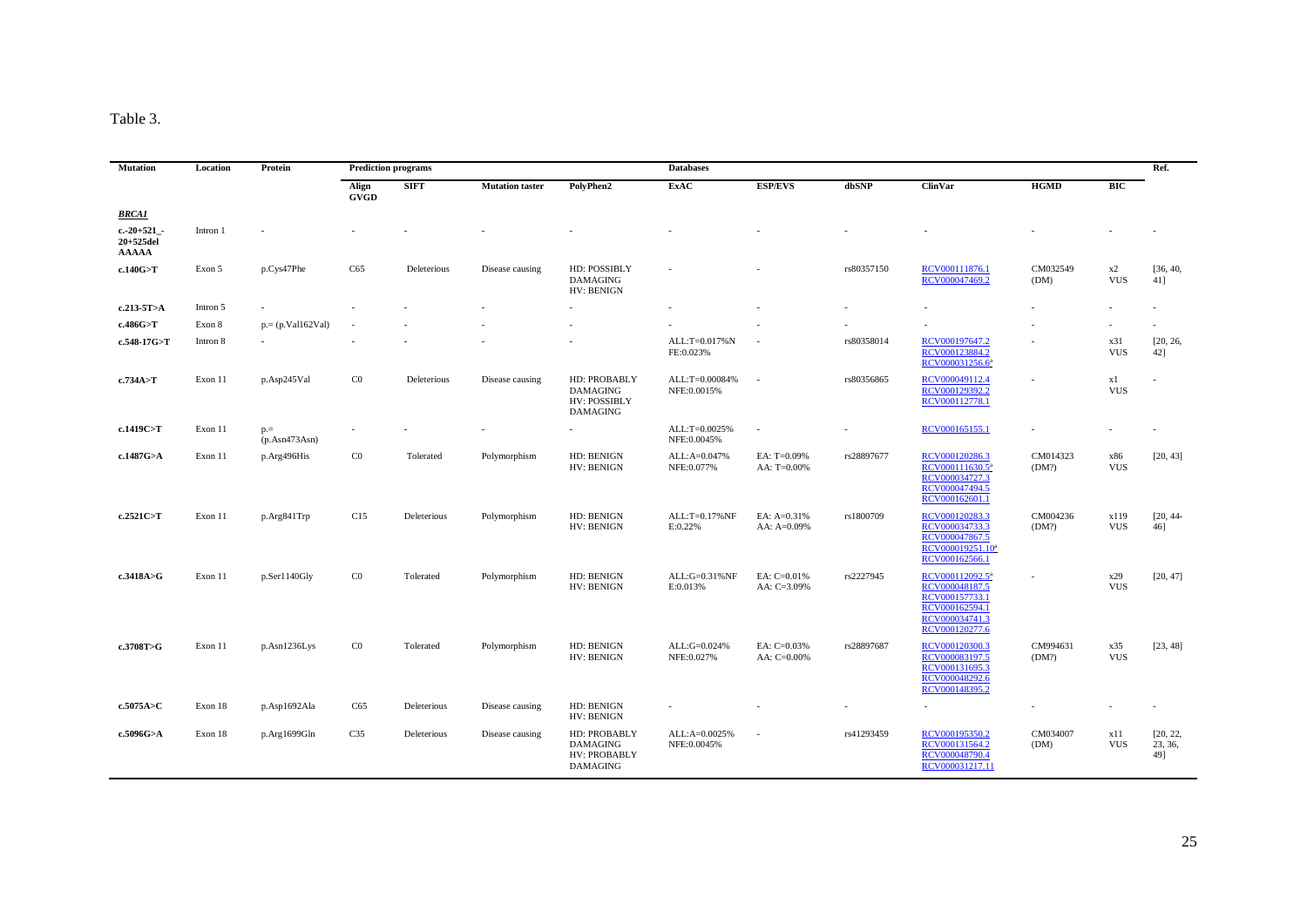| c.5117G>C             | Exon 18  | p.Gly1706Ala             | C55             | Deleterious | Disease causing | HD: POSSIBLY<br><b>DAMAGING</b><br>HV: BENIGN                             | ALL:C=0.0041%<br>NFE:0.0030% | EA: G=0.01%<br>AA: G=0.00%   | rs80356860               | RCV000195322.1<br>RCV000048801.5<br>RCV000077598.8ª<br>RCV000162991.1                               | CM030790<br>(DM?) | х6<br><b>VUS</b>             | [20, 23,<br>50, 51] |
|-----------------------|----------|--------------------------|-----------------|-------------|-----------------|---------------------------------------------------------------------------|------------------------------|------------------------------|--------------------------|-----------------------------------------------------------------------------------------------------|-------------------|------------------------------|---------------------|
| c.5123C>T             | Exon 18  | p.Ala1708Val             | C65             | Deleterious | Disease causing | HD: PROBABLY<br><b>DAMAGING</b><br><b>HV: POSSIBLY</b><br><b>DAMAGING</b> | ALL:T=0.0033%<br>NFE:0%      | EA: A=0.01%<br>AA: A=0.05%   | rs28897696               | RCV000048803.4<br>RCV000031221.4<br>RCV000148393.1<br>RCV000131166.2                                | CM065004<br>(DM)  |                              | [24, 52]            |
| c.5125G>A             | Exon 18  | p.Gly1709Arg             | C15             | Deleterious | Disease causing | HD: POSSIBLY<br><b>DAMAGING</b><br>HV: BENIGN                             |                              |                              |                          |                                                                                                     |                   |                              |                     |
| c.5434C>G             | Exon 23  | p.Pro1812Ala             | $_{\rm C0}$     | Tolerated   | Disease causing | HD: BENIGN<br>HV: BENIGN                                                  |                              |                              | rs1800751                | RCV000031251.5<br>RCV000048994.2                                                                    | CM032862<br>(DM)  | X <sub>2</sub><br><b>VUS</b> | [7, 36,<br>53]      |
| c.5513T>G             | Exon 24  | p.Val1838Gly             | C <sub>35</sub> | Deleterious | Disease causing | HD: PROBABLY<br><b>DAMAGING</b><br>HV: PROBABLY<br><b>DAMAGING</b>        |                              |                              |                          |                                                                                                     |                   |                              |                     |
| <b>BRCA2</b>          |          |                          |                 |             |                 |                                                                           |                              |                              |                          |                                                                                                     |                   |                              |                     |
| c.40A > G             | Exon 2   | p.Ile14Val               | C <sub>0</sub>  | Tolerated   | Polymorphism    | HD: BENIGN<br>HV: BENIGN                                                  |                              |                              |                          |                                                                                                     |                   |                              |                     |
| $c.68-7T>A$           | Intron 2 |                          |                 |             |                 |                                                                           | ALL:A=0.24%<br>NFE:0.30%     | EA: A=0.15%<br>AA: A=0.02%   | rs81002830               | RCV000074550.4<br>RCV000045051.5<br>RCV000077384.6<br>RCV000168529.2                                | CS033491<br>(DM?) | x7<br><b>VUS</b>             | [35, 36,<br>54, 55] |
| c.750G>A              | Exon 9   | $p = (p.Val250Val)$      |                 |             |                 |                                                                           | ALL:A=0.0052%<br>NFE:0.0096% | EA: A=0.01%<br>AA: A=0.00%   | rs143214959              | RCV000144219.1<br>RCV000123940.3<br>RCV000122928.3<br>RCV000162788.1                                |                   |                              |                     |
| c.2680G>A             | Exon 11  | p.Val894Ile              | C <sub>0</sub>  | Tolerated   | Polymorphism    | HD: BENIGN<br>HV: BENIGN                                                  | ALL:A=0.0042%<br>NFE:0.0060% | EA: A=0.05%<br>AA: $A=0.02%$ | rs28897715               | RCV000160217.2<br>RCV000077283.6ª<br>RCV000044037.6<br>RCV000162506.1                               |                   | x17<br><b>VUS</b>            | [20, 26]            |
| c.3568C>T             | Exon 11  | p.Arg1190Trp             | C15             | Deleterious | Polymorphism    | HD: POSSIBLY<br><b>DAMAGING</b><br>HV: BENIGN                             | ALL:T=0.011%<br>NFE:0.0015%  |                              | rs80358604               | RCV000160220.2<br>RCV000113191.2ª<br>RCV000044223.4<br>RCV000162698.1                               |                   | x12<br><b>VUS</b>            | [26, 56]            |
| c.4068G>A             | Exon 11  | $p =$<br>(p. Leu1356Leu) |                 |             |                 |                                                                           | $ALL: A=0.30%$<br>NFE:0.47%  | EA: A=0.47%<br>AA: A=0.02%   | rs28897724               | RCV000044340.5<br>RCV000168569.2<br>RCV000162367.1<br>RCV000123968.2<br>RCV000113269.4              |                   | x9<br><b>VUS</b>             | [21, 57]            |
| c.4828G>A             | Exon 11  | p.Val1610Met             | C <sub>0</sub>  | Tolerated   | Polymorphism    | HD: BENIGN<br>HV: BENIGN                                                  | ALL:A=0.013%<br>NFE:0.023%   | EA: A=0.02%<br>AA: A=0.00%   | rs80358705               | RCV000074530.5<br>RCV000044498.3<br>RCV000130783.2<br>RCV000031508.5                                |                   | x7<br><b>VUS</b>             | $[58]$              |
| c.5272_5274del<br>AAT | Exon 11  | p.Asn1758del             |                 |             |                 |                                                                           | ALL:0.0050%<br>NFE:0.0091%   |                              | $\overline{\phantom{a}}$ | RCV000165160.1<br>RCV000122916.2                                                                    | CD1410479<br>(DM) | $\sim$                       | $[59]$              |
| c.6100C>T             | Exon 11  | p.Arg2034Cys             | $_{\rm C0}$     | Tolerated   | Polymorphism    | HD: POSSIBLY<br><b>DAMAGING</b><br>HV: BENIGN                             | ALL:T=0.32%<br>NFE:0.49%     | EA: T=0.51%<br>AA: T=0.18%   | rs1799954                | RCV000120331.4<br>RCV000113532.6 <sup>a</sup><br>RCV000044844.5<br>RCV000034452.3<br>RCV000162509.1 | CM994286<br>(DM?) | x104<br><b>VUS</b>           | [20, 60]            |
| c.6821G>T             | Exon 11  | p.Gly2274Val             | $_{\rm C0}$     | Tolerated   | Disease causing | HD: PROBABLY<br><b>DAMAGING</b><br><b>HV: POSSIBLY</b><br><b>DAMAGING</b> | ALL:T=0.14%<br>NFE:0.12%     |                              | rs55712212               | RCV000077387.6<br>RCV000074551.6<br>RCV000131679.2<br>RCV000045064.3                                |                   | x15<br><b>VUS</b>            | [20, 52]            |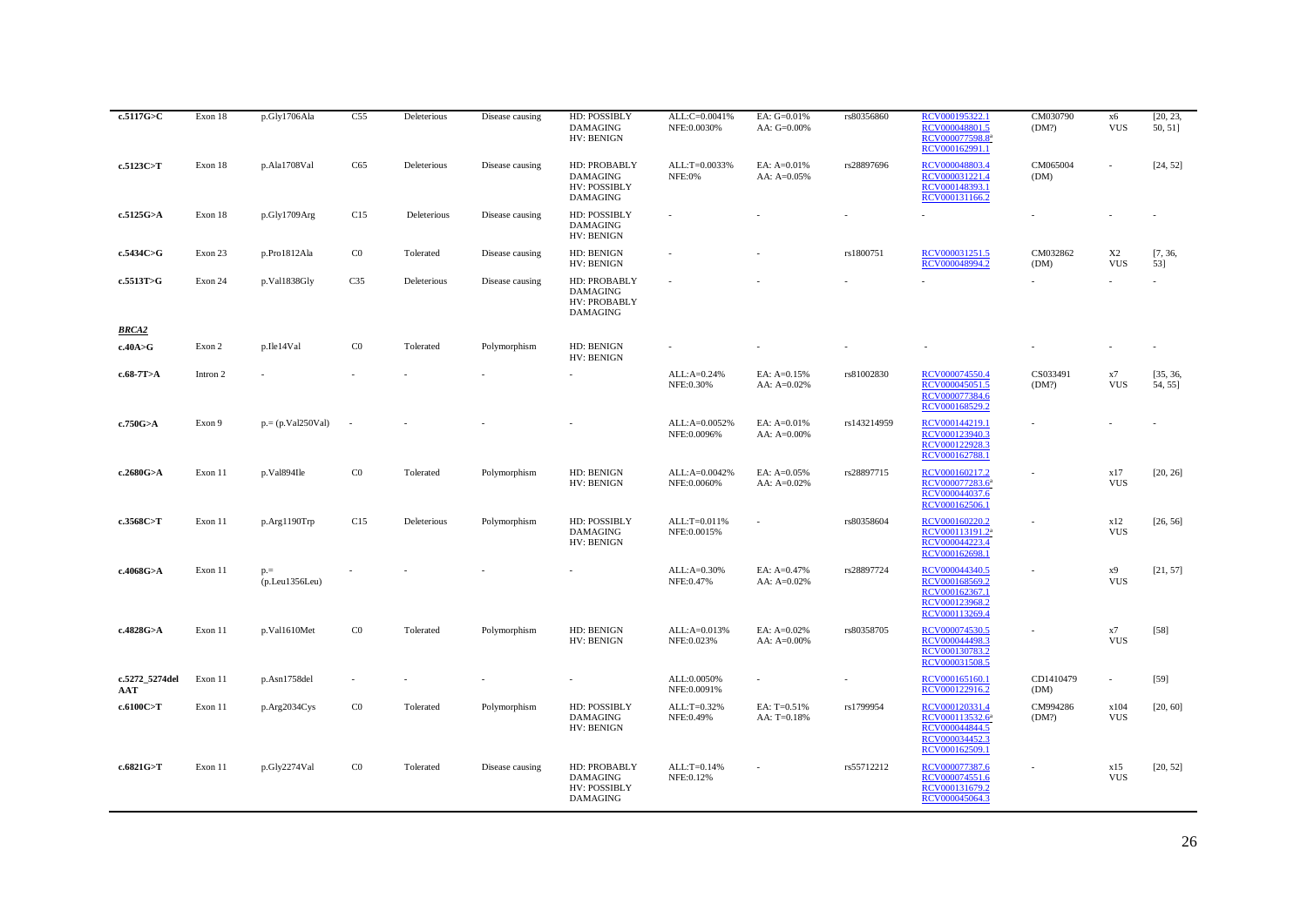| c.7301A>C | Exon 14 | p.Lys2434Thr | $_{\rm C0}$    | Tolerated   | Polymorphism    | HD: BENIGN<br>HV: BENIGN                                                  | ALL:C=0.0049%<br><b>NFE:0%</b> | $\sim$                           | rs80358954 | RCV000045182.4<br>RCV000113743.1                   | CM142736<br>(DM?)        | x2<br><b>VUS</b>         | [61]            |
|-----------|---------|--------------|----------------|-------------|-----------------|---------------------------------------------------------------------------|--------------------------------|----------------------------------|------------|----------------------------------------------------|--------------------------|--------------------------|-----------------|
| c.8177A>G | Exon 18 | p.Tyr2726Cys | C65            | Deleterious | Disease causing | HD: PROBABLY<br><b>DAMAGING</b><br><b>HV: PROBABLY</b><br><b>DAMAGING</b> | $\sim$                         | EA: $G=0.01%$<br>AA: $G=0.00\%$  | rs80359064 | RCV000077430.4<br>RCV000130671.2<br>RCV000045442.4 | $\overline{\phantom{a}}$ | xl<br><b>VUS</b>         | [62, 63]        |
| c.8323A>G | Exon 18 | p.Met2775Val | C <sub>0</sub> | Tolerated   | Disease causing | <b>HD: POSSIBLY</b><br><b>DAMAGING</b><br><b>HV: POSSIBLY</b><br>DAMAGING | ALL:G=0.00084%<br>NFE:0.0015%  | $\overline{\phantom{a}}$         |            | $\overline{\phantom{a}}$                           | $\sim$                   | $\overline{\phantom{a}}$ | $\sim$          |
| c.9116C>T | Exon 23 | p.Pro3039Leu | $_{\rm C0}$    | Deleterious | Disease causing | <b>HD: POSSIBLY</b><br><b>DAMAGING</b><br>HV: BENIGN                      | ALL:T=0.0086%<br>NFE:0.0048%   | EA: $T=0.01\%$<br>AA: $T=0.00\%$ | rs80359167 | RCV000083154.4<br>RCV000045720.3<br>RCV000131718.2 | CS020529<br>(DM?)        | хб<br><b>VUS</b>         | [36, 64,<br>65] |

<sup>a</sup> Classified by the ENIGMA expert panel as benign